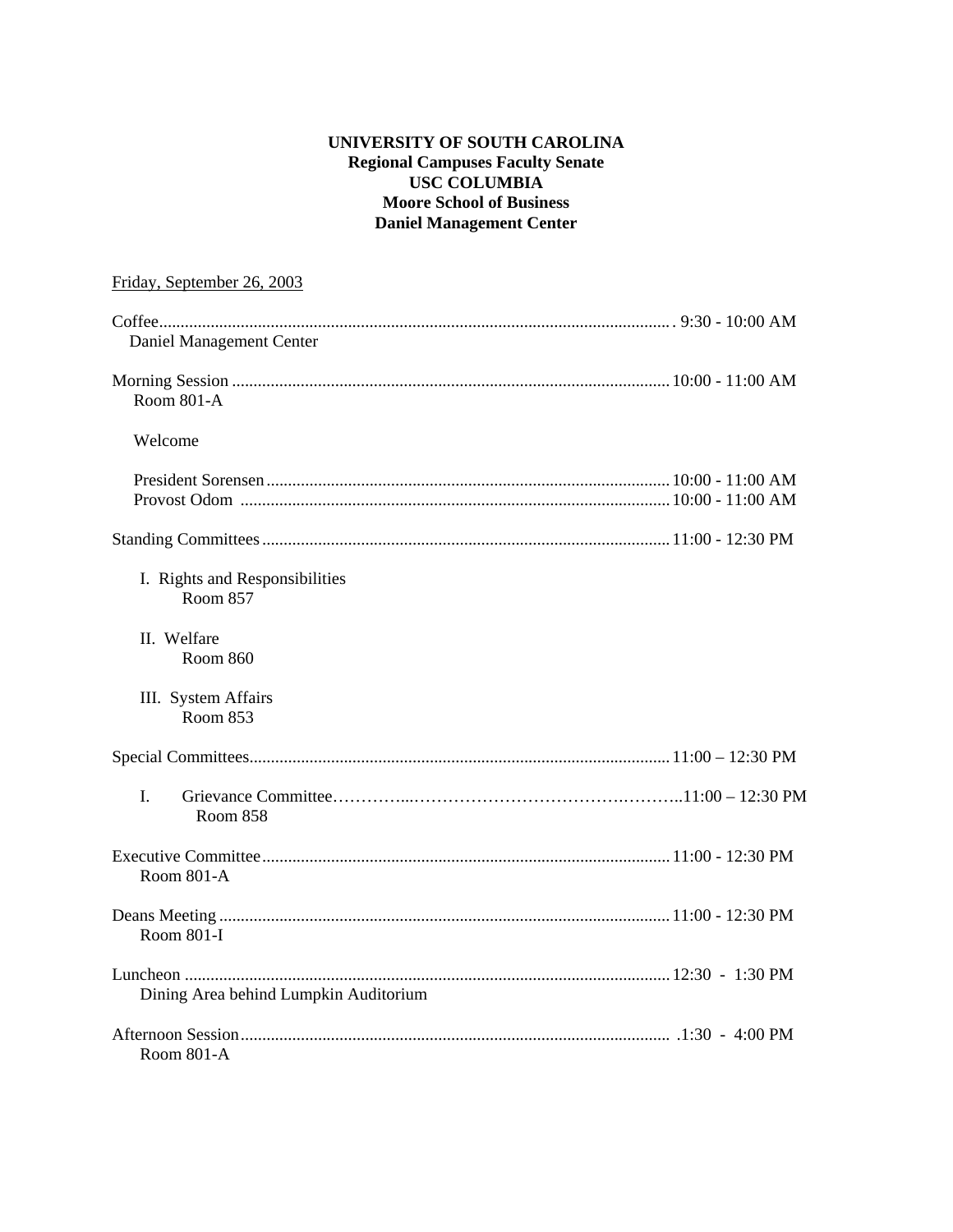#### **AGENDA**

I. Call To Order

II. Correction/Approval of Minutes: November 22, 2002 USC Union – Laurens County Higher Education Center Clinton, SC And April 4, 2003 USC Lancaster, Lancaster, SC

#### III. Reports from University Officers

- A. Dr. Chris P. Plyler, Vice Provost and Executive Dean
- B. Dr. Carolyn A. West, Associate Vice Provost<br>C. Regional Campus Deans
- Regional Campus Deans
- D. Assistant Vice Provost for Continuing Education Academic Credit Programs
- IV. Reports from Standing Committees
	- A. Rights and Responsibilities Professor Danny Faulkner
	- B. Welfare Professor Fran Perry
	- C. System Affairs Professor Pearl Fernandes
- V. Executive Committee Professor Peter Murphy
- VI. Reports from Special Committees
	- A. Committee on Libraries Professor Eric Reisenauer
	- B. Committee on Curricula and Courses Professor Robert Castleberry
	- C. Committee on Faculty Welfare Professor Linda Allman
	- D. Faculty-Board of Trustees Liaison Committee Professor John Logue
	- E. Research and Productive Scholarship Committee Professor Todd Scarlett
	- F. Other Committees
		- 1. Conflict of Interest Committee Professor Dave Bowden
		- 2. Grievance Committee Chair
		- 3. Regional Campuses Academic Advisory Council Professor John Logue
- VII. Unfinished Business
- VIII. New Business
- IX. Announcements
- X. Adjournment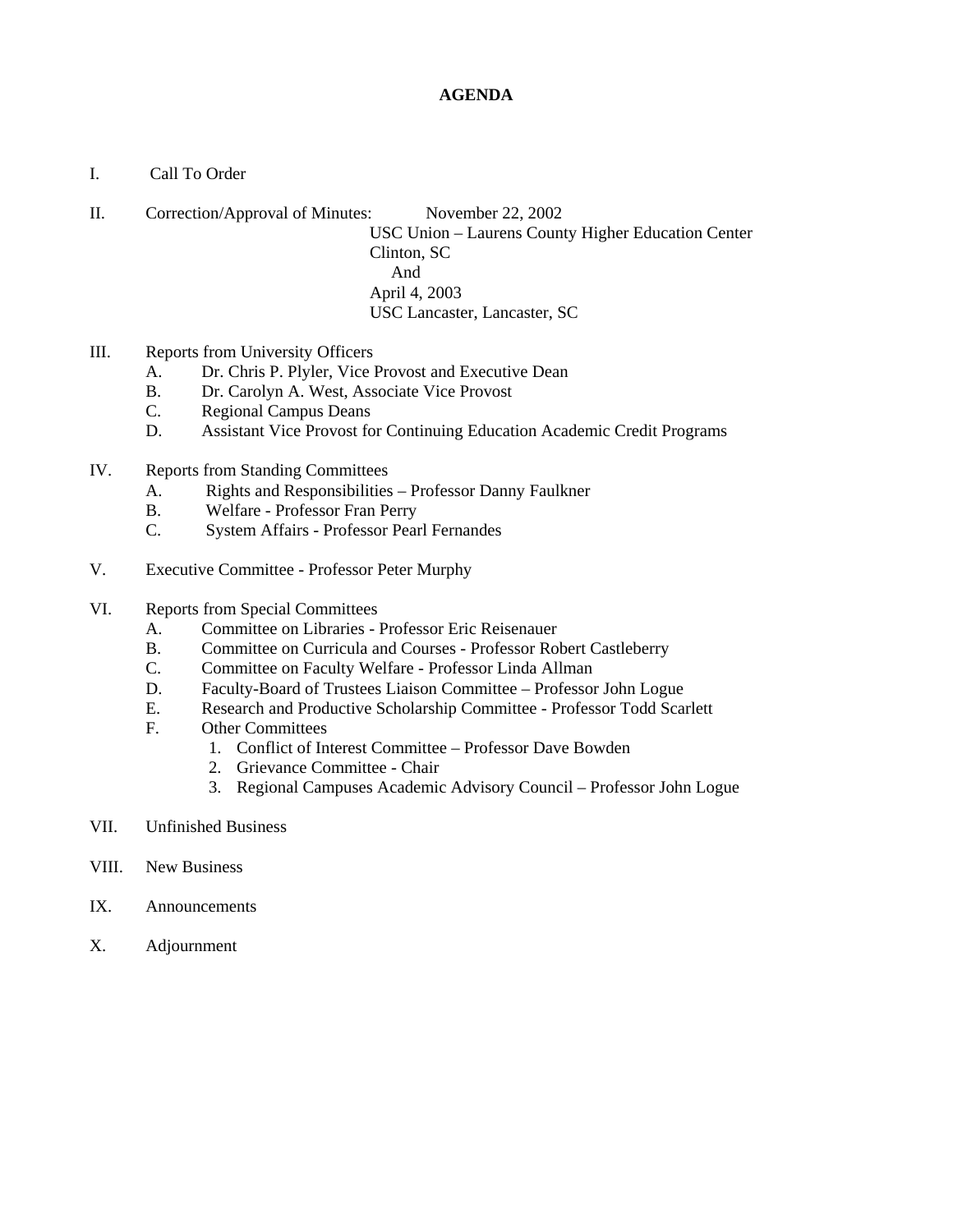Minutes of the Regional Campuses Faculty Senate USC Columbia Darla Moore School of Business Administration Daniel Management Center September 26, 2003

#### Morning Session

#### I.Call To Order – Professor John Logue

The morning session of the 2003/2004 Regional Campuses Faculty Senate. Please come to order. Great to see you this morning. We have many exciting things to do this year and a lot of work to do in the Senate. I am going to have several announcements that I need to make at the end of the presentations this morning by our speakers, so I'm not going through them right now. It always gives me tremendous pleasure to welcome the two highest officers of the University to our first meeting of the year, President Sorenson and Provost Odom. Without further adieu, I am going to turn the floor over to President Sorenson. Thank you, President Sorenson.

#### President Sorenson:

Thank you very much John. It is indeed a pleasure to be with you this morning. I would like to begin by acknowledging the death of Wayne Chilcote, who died unexpectedly last month. He was the immediate past Chair, as you know, of the Regional Campuses Faculty Senate and was an Associate Professor of Geography and English at USC Salkehatchie, since August 1989. I'd like to ask that we have a moment of silence to offer our thoughts and prayers to his family (A moment of silence is observed)……Amen. Dean Carmichael would you like to say anything about Professor Chilcote?

#### Dean Carmichael:

I think you all know how much Dr. Chilcote thought of the University and this body in particular. I want to thank all of you for your support and your prayers: for your support in being there for his family, as well as your financial support for the scholarship. His wife said to me, "You could not do anything that would mean more to Wayne Chilcote than to give a scholarship to a deserving student to help somebody to further their education." Thank you.

#### President Sorenson:

Thank you, Dean Carmichael. I would like to begin by talking about the budget. It is foremost in my conscience. I think about it when I do my morning bike ride around the perimeter of the campus as I did this morning, and I think about it when I head up for bed at night, and episodically in between. The state seems to be continuing on a course of reducing appropriations for higher education. The Columbia campus alone received a 1.3 million dollar cut at the beginning of this fiscal year and you all have received cuts. The Board of Budget and Control has informed us that there will be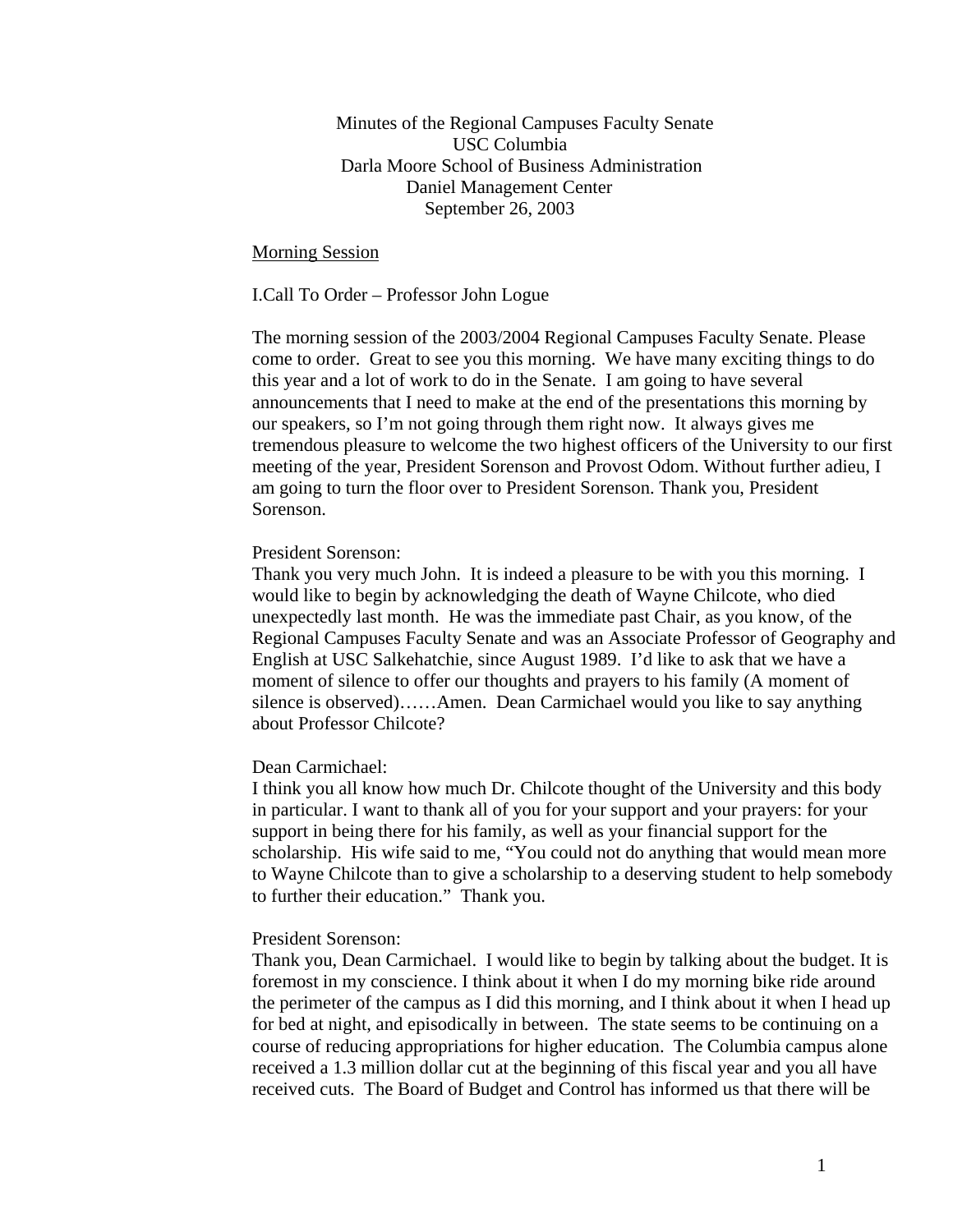another cut this calendar year, most likely, and it is extremely likely that another occur before the end of the calendar year. They won't give us firm estimates, but we suspect a three to four percent range. I have asked the campus heads to think about a four percent cut. Of course, there is no guarantee that there won't be a further cut at some point in the rest of the fiscal year. Of the several administrators at the senior level and legislature, all are bent on not increasing taxes. We can't keep dealing with these continuing cuts in revenues for the state and continuing cuts in budgets for all agencies, including all educational agencies, and social services agencies, without raising taxes. It seems to me a no-brainer, but there are people that lack the political will or understanding of the necessity of doing that. We're thinking of mounting a more aggressive and vigorous campaign using students, faculty, and staff from throughout the state. We've been talking about it, so I don't have a specific proposal to put forward to you, but it has been my experience in other states that students are far more effective as lobbyists on behalf of their respective institutions than is generally thought. I will occasionally have, and this is not particular to South Carolina, a faculty member who will say to me, "I am brilliant and my intelligence is so overwhelming that if you would just allow me to go into a Senate or Representative office, he or she will be dazzled by my brilliance and immediately request a huge increase in budget for higher education." It's been my experience with 20 years of lobbying in state and federal legislatures that they usually don't succumb to such brilliance, at least not in that manner. They're much more likely to succumb to a student who will come in and say, "My father, Fred Smith, whom you know well, admires you greatly and do you remember that he contributed \$10,000 to your last election campaign? I would like to talk to about how much you mean to my father and how much my father and I would like to see you support an increase for higher education." I have witnessed that first hand, in fact, and did so this past week. It was remarkably effective. And if that student is in the Senator's Sunday school class, as I also witnessed, and talks about how much of an impact he made on her in her formative years, that has an even more salubrious effect. So I think we ought to seriously consider using our students, and if we do that, clearly we need to include all of you in that because you have students and adults in your respected communities who have those kinds of ties with the legislatures. If they see me or one of the deans coming, then they say "he or she" is a lobbyist for the University. In a profound respect they are correct. Because we are lobbyists, we are salespeople. We're trying to promote the University, and we get paid in part to promote legislative support for the University. So we will be talking about that and John, if this group would have any recommendations to me about that, I would welcome them.

There are four sources of revenues basically for all of our institutions: they are legislative appropriation, tuition, monies generated by externally research support, and gifts. Let me just talk a little bit about these. State appropriation, we know, is going poorly. I am going to work really hard with you to try to reverse that trend. But I'm not optimistic about that, so that's going down. What we have been doing with tuition for the past period is increasing it. In fact, the four campus heads, the Deans of the Regional Campuses, recommended to me unanimously and enthusiastically last year that we do a 20% increase in tuition. Now, they are talking to me, saying maybe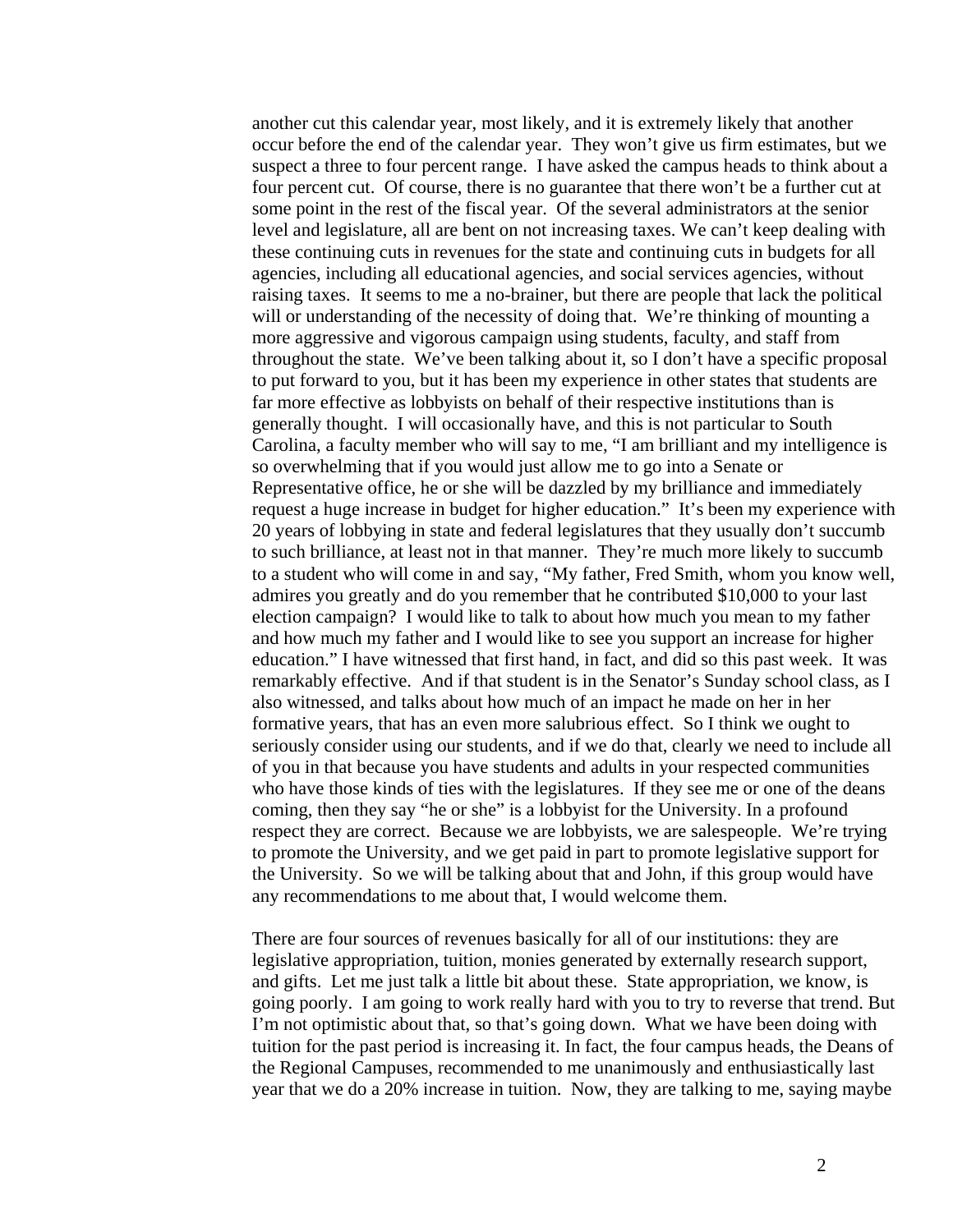that was too much because we worry about the competition with the technical schools that charge less tuition than we do. Some are experiencing problems with enrollment, so the tuition is not just the rate of tuition charge but the effect of tuition on enrollment. You get to a point where, as the number of students increases and the tuition also increases, you have a decline in the number of students. So then lets say tuition on a parallel slope keeps going up. Then you anticipate that enrollment will decline. The calculation of the revenues obviously is the number of students times the tuition that's charged. We have to be careful. If we get to the point where the increase in tuition will drive down the enrollment, that is obviously something that you don't want to have happen. The Deans are wondering with me whether we are at that point or approaching that point. Last year the Columbia campus had a 15% increase and the regional campuses had a higher percentage increase than the Columbia campus. I'm willing to do that again if that is what you wish. You need to think about this. Then the other source of revenue is external research support. There is some money that each of you get from Title Three funds. Trio, for example, comes under Title Three. If you exclude Title Three funds for external support, three of the four campuses are doing reasonably well, while one is not. You need to think very carefully about increasing that support. Then the only remaining category is gifts. So you've got gifts, state appropriations, tuition, and external research support. Some gifts are given in the form of endowments. Endowments yield five percent after 12 months. So if we get a million dollar gift on any of your campuses, typically when people give money they stipulate that it be restricted to a scholarship fund. Twelve months after the million dollars come in, you have fifty thousand dollars. The budgets you have for your respected institutions are millions of dollars per year. So you have to ask yourself how much do the fifty thousand dollars help to deal with the deficit, especially if it is restricted for so-called restricted funds. In other words, if the person says I will give a million dollars, if you designate the money for the Chilcote Scholarship Fund, it doesn't pay for any faculty members, and it doesn't pay the utility bills. It pays for students who go to school under the scholarship. So I think that this bears very serious discussion and consideration. I'm happy again to talk to you about that at any time. My advice to you is that we can't keep doing things as we've been doing them. We've got to change what we do and how we do it. We've got to think about this mix. My goals for 2003/2004 are to improve our financial situation primarily because I think we need to give raises to faculty and staff this year. It is my number one priority. So we've got to change something about what we do and how we do it. Let me speak about the VCM Program. Our situation now is that we don't know how much things cost at the University. We don't know, for example, how much this meeting costs. We don't know how much it costs to light and cool the room. We don't know how much all of our salaries combined are. We typically don't think way; in fact, we don't know how to operate that way. We have absolutely no idea how much this meeting costs. None of the four institutions knows how much it costs. So it behooves us, I think, to get a better handle on how much it costs us to operate our respective institutions and where our money is going. One of the stimuli for doing VCM at the Columbia campus is to get a better handle on "Where is the money generated?" and "Where is it expended?" Now, we have some professors in the Humanities at the Columbia campus who are fearful that the Humanities will fair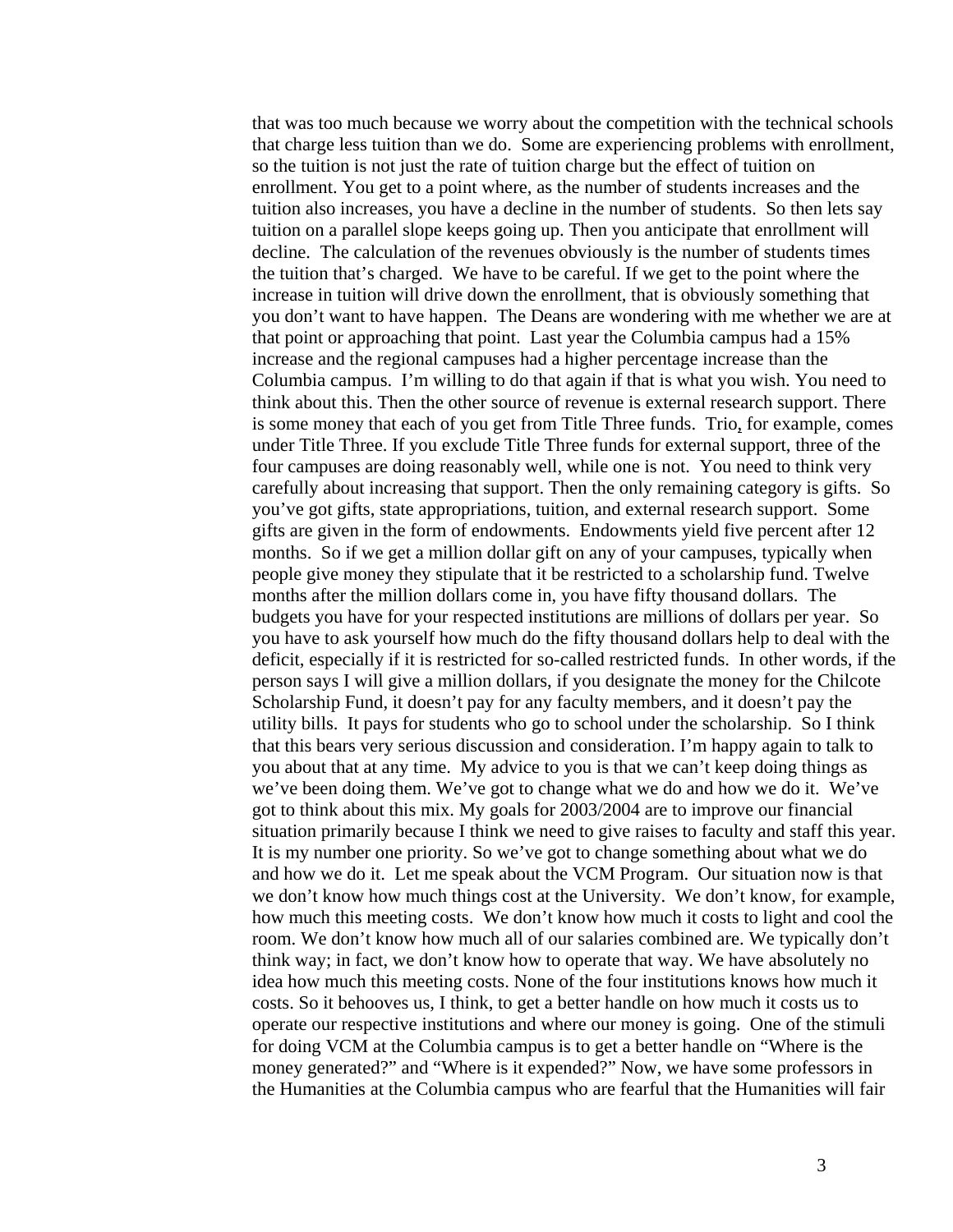less well than the basic sciences, for example. The basic sciences oppose it because they fear the Humanities will profit. It's one of the wonderful things about being president -- the unanimous love and support of the faculty of cross disciplines. We already have cross subsidizations on a huge scale in all of our institutions. We have an art studio, for example, that has six students with one professor for four hours. So assuming that is a three hour course, those six students at 3 hours apiece are generating 18 hours of credit. At the exact same time that that's happening in this building, an economics professor is teaching a course in macroeconomics to 250 students for 50 minutes, and then has another class of 250 coming in for 50 minutes. Then the microeconomics professor gets his 250 students coming in 50 minutes and then another 250, so 1000 students are taught in that same four hour time period. Generating three hours of credit, so 3000 hours, you've got four professors generating 3000 hours of credit and one professor generating 18 hours of credit. That is what I call a transfer of wealth. We already have subsidization occurring. Every one of your institutions has some disciplines that subsidize other disciplines just by the virtue of the way that we teach. Language courses typically don't have 250 students in Introduction into French. Typically we have ceilings on enrollments in foreign language classes. What we need to do is get a better handle on that. I don't want to do away with cross subsidizations. I have no intention of doing that, but I would like to get a better handle on figuring out what the benefits are of what we pay for. Right now we don't have that or are unable to do that. I'm hopeful that the Deans of the respective regional campuses will embark on those kinds of activities to get a better handle on where the money is going, not with the intent of giving everybody precisely the same amount because you can't run an institute of higher education that way. Salaries vary by disciplines. We have some people who work for our athletic department that get paid a lot more than people who teach poetry, just to pick a random example. We have that kind of disparity, and it is true on all of your campuses. Not all people get paid precisely the same in each discipline, so I'm hopeful we'll get a better handle on that. I'd like to talk a little about the Palmetto College. I think there are many advantages to that. I'm going to present it to the Board of Trustees at the next meeting. The delivery of upper division courses and select degrees to the regional campus communities so that students will be able to remain in your respective communities and get a bachelor's degree is important. I think that we will be able to achieve efficiency in delivery through a much improved wide area network connecting all campuses. I really don't care where the courses originate. So if, for example, Salkehatchie has somebody who is particularly talented in one area and would like to teach/offer a course at Palmetto made available to all the campuses including Columbia, I'd welcome that. I think it would empower regional campus faculty to participate more prominently in upper division delivery. I hope that the respective campuses will, in fact, do that. Be thinking more about how each of your campuses can contribute to the eight institutions and 13 campuses that comprise the University of South Carolina. I've been asked to talk about challenges that may arise with the implementation. We always need to deal with the CHE, which is an interesting group in itself. They say that they are in the favor of eliminating duplication of programs, but to approve another law school -- I find that interesting logic employed there. Also, I need to deal with the acceptance by the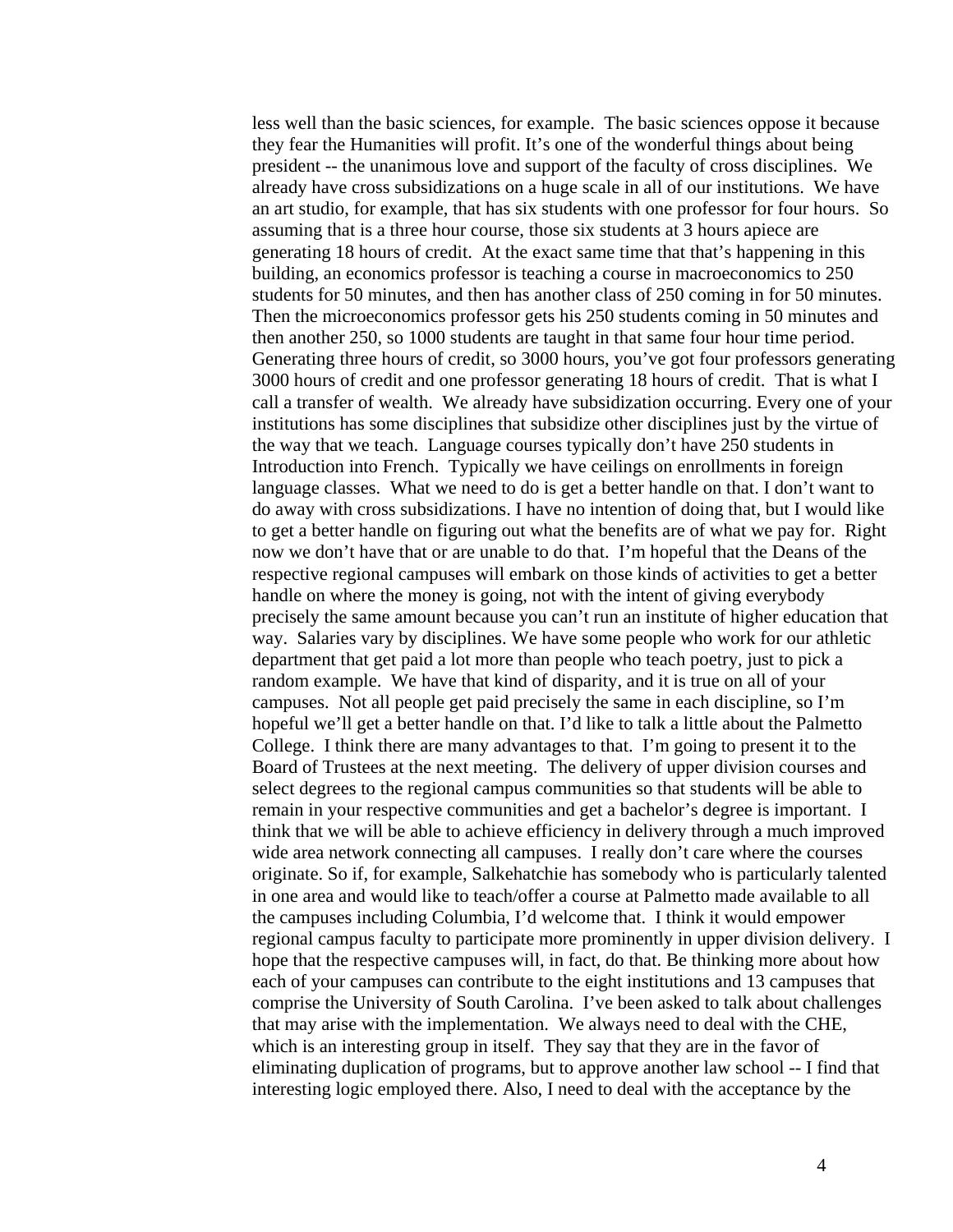Columbia faculty. I'm confident that we can work this all out. As this moves forward, this will place more responsibility on the regional campuses faculty and I want to talk to you about that. We need to do a very good job of making use of developing technologies which make distances between regional campuses and Columbia campus a non-issue. I've got a lot of experience doing this. When I was at the University of Alabama, I taught a course every other semester and it was co-listed at the University of North Texas. So I had students at North Texas, Denton, Texas and in Tuscaloosa, Alabama at the same time. I had an array of monitors in front of me and students participated in class discussion. It's a little disorienting at first when you're a professor because you hear a voice and you look in the class and you don't see a hand up. Then you realize you have to look at the monitor. You get used to it fairly early on. The monitors are plural, I should say, because they had monitors at different points in the class. I am very much desirous of integration of the regional faculty with the Columbia faculty, so I am desirous of them getting to know who you are. Those of you who teach in those distance courses especially will have opportunities to have more intercourse with your people in your same fields and I look forward to that. I want to get over this idea that we're completely isolated entities. We're all part of one Carolina family. Then, I also hope that we'll have more opportunities to engage in scholarships so that those of you in regional colleges will have opportunities to engage in exchanges with scholarship not only with people in Columbia but people in other colleges and universities as well. One of our philosophy professors got a grant for 1.3 million dollars from the National Science Foundation, for example, to look at the ethical issues related to nanotechnology and some exciting areas to look at with respect to the ethics of this kind of research and it's implementation. Our professor and one from UCLA are going to work together. I would welcome the opportunity for those of you who are interested in that area to get involved and get to know some of the UCLA people that you might not otherwise meet. Get involved in discussions and scholarly exchanges with them. I want to make sure that what I am talking about is constituent with the regional campus faculty manual and I quote from it. "Scholarship is a function of one's field of academic expertise and includes the body of activities associated with the development and dissemination and application of knowledge." That's from your faculty manual and I would like to see more emphasis placed here in the years to come. I think if that happens, the money coming in from external research support will increase and I think the likelihood of money coming in from gifts will increase also, because people become interested in these areas. I will be talking this weekend, for example, to an extremely wealthy alumnus of this university who grew up in one of the communities that houses a regional campus. He has extremely warm feelings about his hometown, but he is more interested in what is going on at this campus. As we have more back and forth news between what goes on at the Columbia campus and the regional campuses, then it is highly appropriate for me to say. Then you might be interested in knowing about this scholarly exchange going on between the Columbia faculty and the faculty in your hometown. Right now, to the best of my knowledge, there is none. I think that's not why you should do it, but there is a serendipitous benefit to doing it. Ok, I've spoken enough, so I'll be happy to respond to any questions people might have on comments I might have made. Anybody? Yes, John?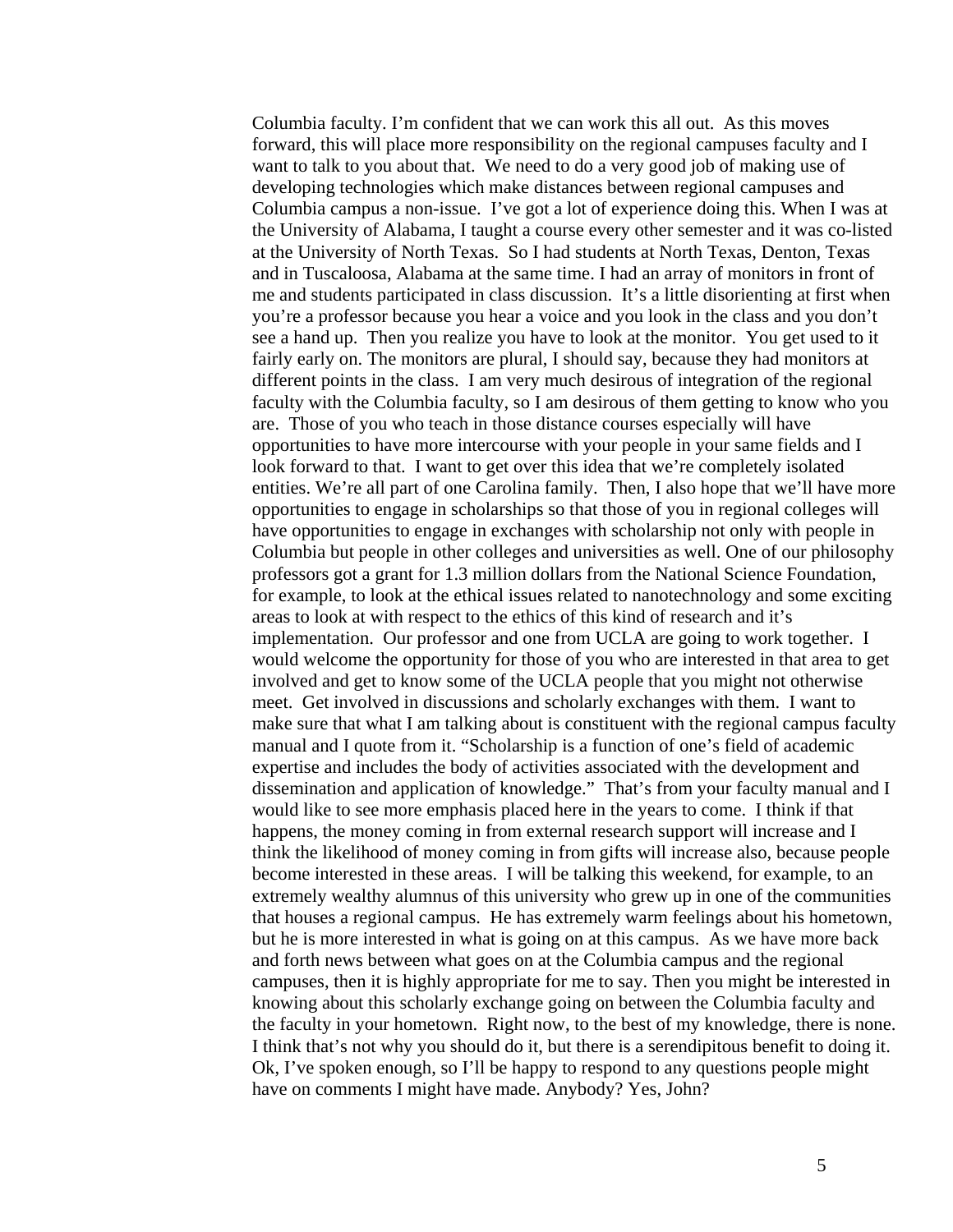Professor John Logue: Would it be helpful to you to have us identify some of the types of collaborations that are being done?

President Andrew Sorenson: Absolutely. It would be wonderful.

Logue: There are some that are doing this.

Sorenson: I would love it. I would also like to have you to append to that list things that aren't being done currently but you think could be done. That would be helpful too.

Unknown: Dr. Sorenson I'm wondering in terms of dissemination versus application. Sorenson: Right.

Unknown: Where do you think the appropriate balance on that lies?

Sorenson: For your scholarship?

Unknown: Yes.

Sorenson: I think you need to decide that with your department chairs or the Deans. I think both are very important. Some people will want to focus more on dissemination and some will want to focus more on doing the original scholarship. Unknown: There's a kind of scholarship that brings a dollar value to it and promotes external research support. Coming out of the Humanities, there's a kind of scholarship that may be more intangible in so far that it brings us to national meetings and other things. I think it helps creativity, as I'm sure you realize recognition for the university and reflects itself in terms of evaluations it receives. At the same time there are practical considerations at the regional campuses on education. Do you see long term, down the road as a goal, a differential for amount of scholarship engaged in with regards to course times? The typical 12 hours?

Sorenson: I would hope that would be the case. But we have to balance that for all of us. We've got to balance this opportunity for external research with tuition and that is a tension we all face. Of course on the regional campuses your average teaching load is substantially larger than that of the people at the Columbia campus. I acknowledge that. I have to tell you that the amount of money that came through the four regional campuses this past fiscal year compared to the previous fiscal year was up 75%; a 75% increase, millions of dollars higher. I was told by a number of the deans, some in a very pointed way, that when I went around and talked about my vision for the future for the University of South Carolina, I elevated the anxiety higher for a considerable number of faculty including people in this room. It's also been told that I made some of them angry. The truth of the matter is that the number of dollars that came in went up by huge amounts. The College of Liberal Arts, when I presented this to the Columbia campus, faculty said that there is no money in the Liberal Arts, and there's no money in Humanities. The dean and I had a long talk with the Provost about the fact. Yes, there is money. There is money at the National Endowment for the Arts, there is money at the National Endowment for Humanities. Their grant money went up 154%, two and a half times in one year. It was the highest proportional increase of any of the 20 colleges of the University South Carolina Columbia. Faculty have demonstrated the point that I made in July 2002 including the regional campus faculty. Now it isn't uniform, but pockets of people got it. Any other questions? Sir?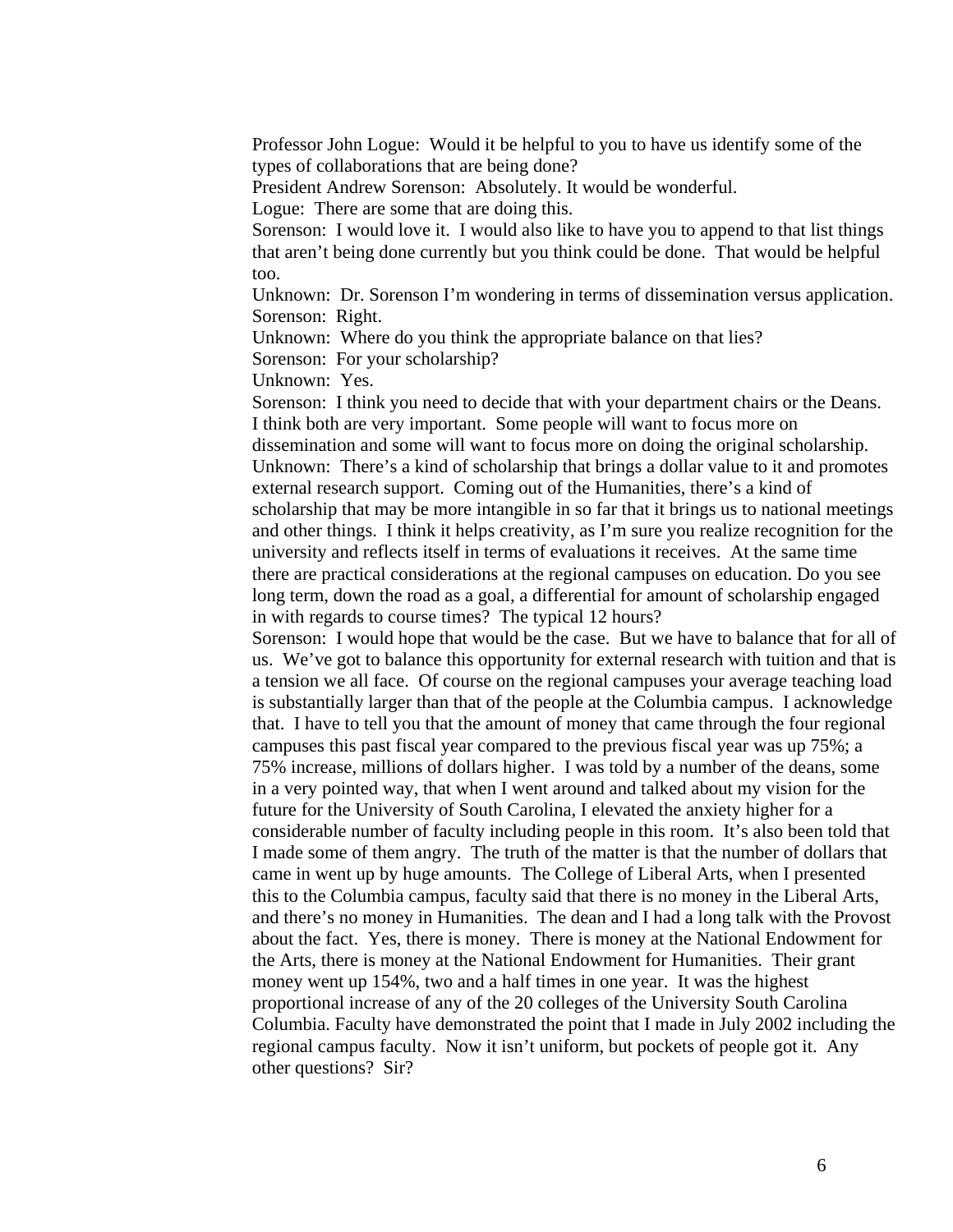Unknown: Dr. Sorenson, will you comment on your views about the potential merger of the College of Liberal Arts and the College of Science and Mathematics and what that would bring?

Sorenson: I am hoping that the merger will occur because I am a huge supporter and fan of interdisciplinary research. I believe the current way that research universities are structured fosters the evolution of silos and stovepipes. That's inimical to the spirit of research as funded by the National Science Foundation, by the National Institutes of Health. They've all established very clearly that the priority is to work across disciplines. I'll just tell you a couple of my own experiences. I taught in medical schools for 15 years before I descended into this administrative abyss. I originated a class that was offered simultaneously in the College of Liberal Arts and in the medical school where I taught. I got disappointed and disgusted in my medical students being incredibly myopic with respect to their intellectual interests. Metaphorically, they carried around filters in front of them. "Anything that is related to making me better, meaning a more highly paid physician, when I graduate from medical school, I will allow through the filter, and if it doesn't, I will let it fall outside of the filter." So they were spending all of their time talking about, reading about, and thinking about medicine. I said there are other fields that you should be interested in now and cultivating an interest in. Well, what are they? Music, theater, and literature, for example, are a few. They said that was crazy: they were not in school to study those things. I said that I was aware of that. "But did you know there are a huge number of famous figures in theater, literature and music who were practicing physicians?" I asked. No, they didn't know that. With the chairman of the English Department I set up a course called, "The Physician as Imaginative Writer," and spent half the course reviewing fictional literature written by physicians, including William Carlos Williams, a pediatrician, who used to write poems in his car. He made house calls, which distinguished him from most pediatricians. He would go to his car and write a poem reflecting the family that he had just visited, and then he became one of the giants in  $20<sup>th</sup>$  century American poetry. This was all a revelation to them. Then I said, "Why don't you write novels and plays and poems." So in the second half of the semester they would read poems and excerpts from their novels. We had local doctors who were closet novelists and closet poets who were embarrassed to acknowledge this, and then they came and shared their poetry. Then all of a sudden, the y thouth, "Hey, I can read novels and be a good doctor or even like poetry and be a good doctor!" I want to see more of that kind of thing going on. We don't have that now. Now, we've got this USC philosophy professor who gets a grant in nanotechnology, not from the National Endowment of Humanities, but from the National Science Foundation. Jerry Odom wants us to build a new interdisciplinary science building which I am praying we will get done. We are having a little trouble convincing people in the state of South Carolina about the value of public/private partnerships. But that's another story. Let's assume we're going to win that battle. In that building we'll have physicists we're in the process of recruiting. Then we'll have some people from electrical engineering who are also interested in nanotechnology. We'll have a guy with a Ph.D. in philosophy who teaches philosophy in that suite, not across the campus but in the same 1600 square foot suite. They'll talk every day. The philosopher will go over to the physicist in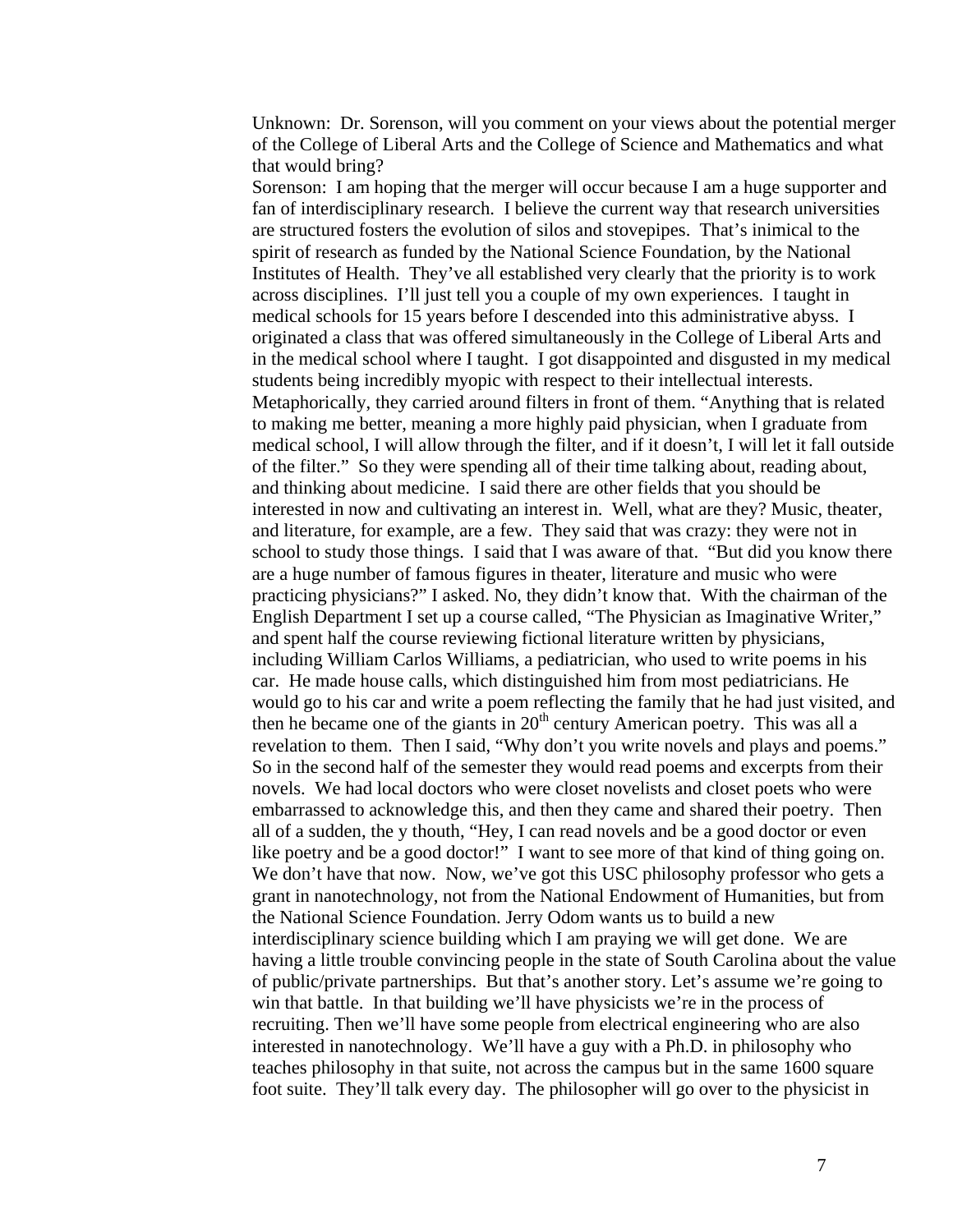the lab and say, "What the hell are you doing?" And then he'll start telling him, "Were you aware of an ethical problem with what you're doing?" And he will say, "No, I haven't thought about it." And the other will say, "Well, stop. Let's sit down, have a cup of coffee and think about it." That's my fantasy. Sir? Unknown: One of the difficulties that seems to arise from that from the faculty manual in terms of your area of academic expertise, of the dissemination and the rest of it: it doesn't necessarily encourage people to operate outside their area. Sorenson: Who wrote the faculty manual?

Unknown: We did.

Sorenson: Well, rewrite it.

Unknown: Will you work with modifications of that particular discipline? Sorenson: Absolutely. I learned a long time ago that you can't tell the faculty what to do. I don't do that. I would hope that the faculty would say that we can do it. I'd like to inspire the faculty to do it. I'd like to suggest it to the faculty. But I can't write the faculty manual. If you modify it in that respect, I will support it enthusiastically and I'll share my support with anybody you want me to talk to. I think this would be exciting to be part of this. Maybe someday when I'm dealing with all the nonsense I have to deal with I will say to myself, "Maybe I'll go over and work in the nanotechnology lab. I'll write a grant proposal and figure out how I can hang out there." John?

John: I have to defend the faculty manual here.

Sorenson: This is the guy who wrote it?

John: The area of scholarship does allow for a good deal of interaction of that type. It does behoove the faculty member to justify each of those things, including their scholarship and doing it against a checklist of things that we consider scholarly. So don't think that it excludes the possibility of doing interdisciplinary things; in fact, it paints the picture about how you can document what you are doing scholarly in work.

Sorenson: My only request John, that it be stated in such a way that it would not only be permissible but inviting. Any other questions or comments? Thank you all very much. I really appreciate what you are doing. These are terrible times. I mean just dreadful. I looked at the Columbia campus: the number of full-time faculty is going down, the number of adjunct faculty is going up, state appropriations are going down and it's just terrible. But gifts are going up. We had set a target for 50 million dollars this year, and we hit 53.7 million. We just received a gift the other day for two million, cash. I'm going out to meet a lot of wealthy alumni tomorrow morning, spending a few days where they've got a lot of money. Two million is a round figure for the guys I am talking to. I'm hoping they'll contribute. So gifts are going up, research money is going up. The attitude of the faculty and the staff is just terrific - it really is. So we're going to work really hard to see if we can't provide a faculty and staff raise. it's going to be tough especially if they hit us with another multimillion dollar cut this year. Thank you very much; appreciate what you do.

John: Thank you, President Sorenson. Provost Odom?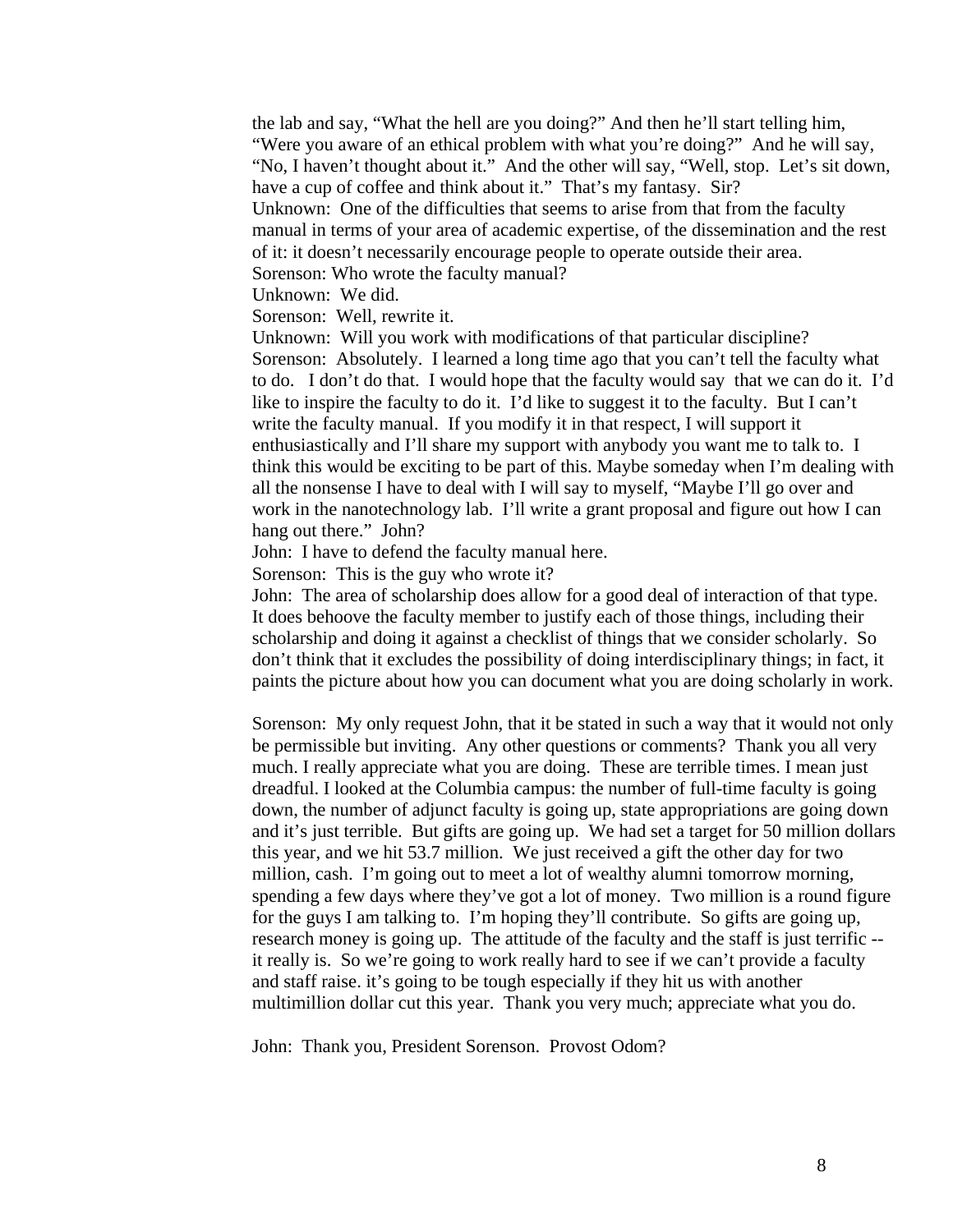Odom: Thank you, John. Usually when the President and I are talking together, he says, "I'm going to give the good news. You give the bad news." But if he has to start with the budget, he starts with the bad news. As many of you know, I plan to go back and start teaching and I'm going to start with General Chemistry. When I do I'm going to have a guest lecturer on graft theory. Let me talk just a moment about Palmetto College because I first of all want to thank a number of you in this room who have been on the task force. I will be sending a letter to each of you and to others on the regional campuses who worked on this task force. We're at a place now where we can move forward. I want to personally thank Chris Plyler because he really set the stage for this and put the foundation in place for this when he and other people visited Pennsylvania and Ohio to look at other systems. Then they came back and shared that knowledge with me and with others. Chris presented the concept of Palmetto College to the Academic Affairs Committee last Friday. I think that it was well accepted. There are clearly a lot of questions, a lot of concerns, a lot details that have to be worked out. As the President stated, he will present this to the full board at their next meeting. I have asked Chris and Don Greiner to work on a time line for this, and what they felt is realistic. A lot of it depends upon the information technology piece that has to take place linking the campuses together. Troy Travis has put together just a small time line for that. This will probably be one of the largest information technology projects that this university has undertaken. It will be to network all these campuses together. I think the four-year campuses have some concerns about it. I know that they have asked to sit down and talk to Chris and me so that they can understand exactly what we are doing. But the quality of the faculty that has been recruited on the regional campuses is such that on your campuses we ought to be offering upper level courses. There is no reason why we can't do that. This will allow us to do that in certain fields and I think it's going to be a very welcome addition to everybody and that includes people on the Columbia campus because I think that we will be involved as well. I just wanted to mention that the Provost Advisory Council to me is a very important group. I've told you this before; we meet once a semester with representatives from each of your campuses. It's very important to me that you send people that are able to talk about the vision of the university as a whole, as well as your campus and what we're trying to accomplish. I will say that Wayne was a member of that, and it depended upon him to help with the things that we were talking about. We will be talking about Palmetto College in there, and we'll be talking about other things. One of the things that the President asked me to do earlier on after a meeting with all of the deans of the regional campuses as well as the four-year campuses was to see if we couldn't get a common calendar. Working with Chris we accomplished that in very short order. So at the last meeting he told Chris and I, "Now do a common catalog," and that's going to be a different matter. "Do common courses, do common course requirements for degrees on various campuses": that's a very tall order. Chris and I will work on that. I have already received some information from two of the deans here today concerning some problems that we need to talk about. But we certainly will try to get the deans of these campuses together with the chancellors of the four-year campus and with the deans from schools on this campus when there are some problems. Right away I can think about business as one of those, and education might be another one. If you are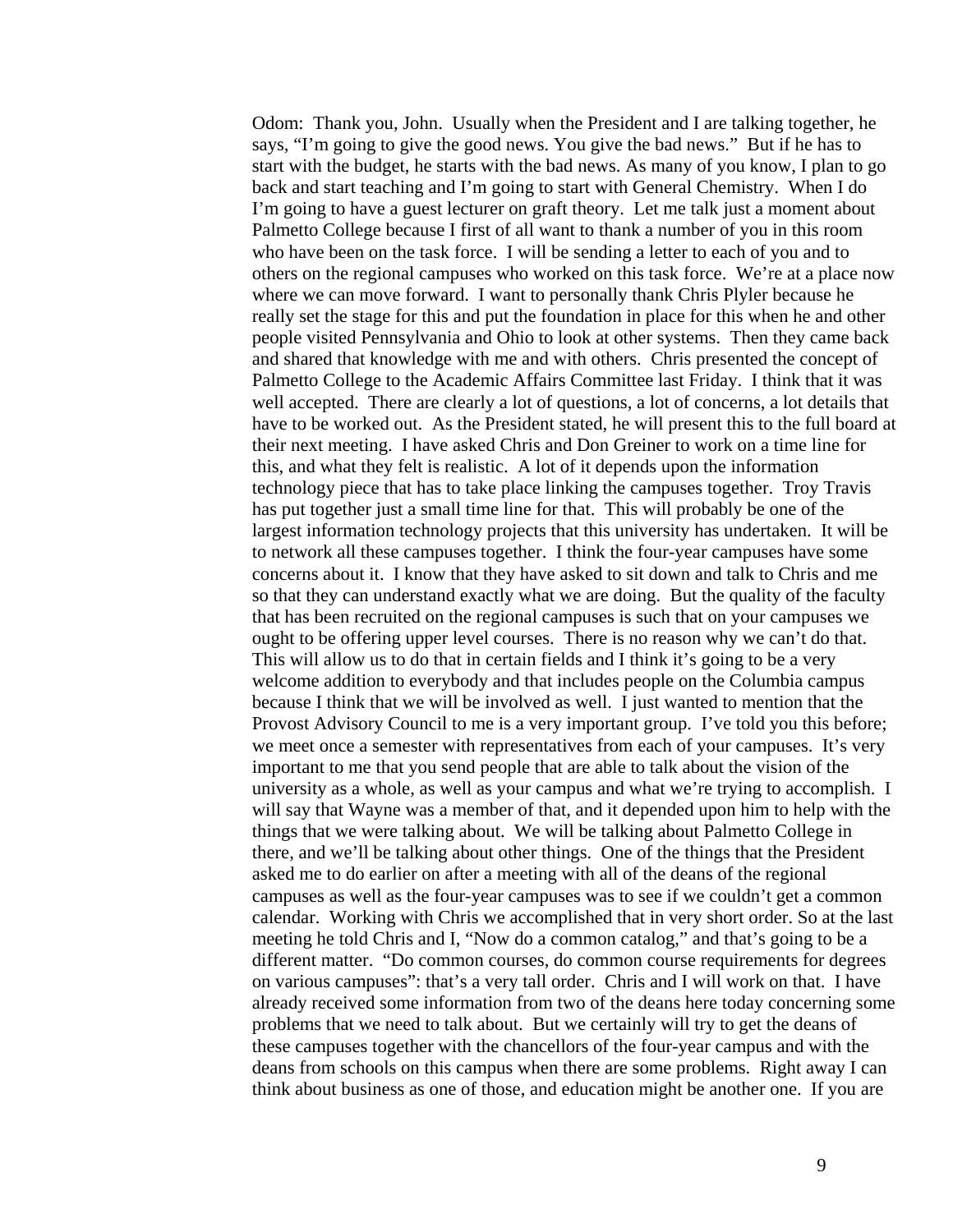of aware of particular situations that need addressing, please let your dean know that. Then your dean can inform me, and we can set an agenda. Then we can try work through this as much as possible. That's really all I have. I think the President did a good job of covering a lot of things we are working on this year. The budget is very important to us along with the goals that we are continuing to work on involving the regional campuses. I would be happy to answer any questions you might have.

Question: What about the issue that some students cannot move from one campus to another?

Sorenson: Defensible, irrational and stupid. Does anybody need me to explain how I feel about this? It's crazy: it's absolutely unacceptable to me. Students ought to be able to move from one of the two year campuses to another. If they choose, if they move, if they fall in love with somebody on another campus, whatever. They ought to be able to move among the two years campuses or any four-year school they want. If they want to go to Clemson and they say I got problems, no. That's Clemson's fault and not mine. But if they want to go to one of our campuses, fine. I just told these kids let's straighten this mess out and let's all get together. Of course English 101 on any campus ought be an equivalent course. We've got to get rid of that craziness. The Provost is going to solve this.

Odom: I was going to say that in our spare time Chris and I are going to build a pyramid as well.

Sorenson: But you need to help us too. It's a two-way street. We've got to work together for this.

Odom: Any questions? Chris?

Chris: Are there academic searches in Columbia?

Odom: We are searching for a Vice-President for Research and Health Sciences. We've had three of the four candidates, and the next one will be here a week from Monday. As soon as that person leaves the search committee will meet and the President has asked the search committee for three names. We will give him three names in alphabetical order not in priorities from the search committee. Then he will then end up negotiating with one of those folks, hopefully. We are looking for a dean for the law school. They are currently bringing folks in. We have a person on campus today, a former dean of the University of Missouri, Kansas City. We had a former dean from Drake University that has visited. We had a former dean from Pepperdine University who visited us. There are two more visits to take place. The law faculty are very hopeful that they will have at least a dean-designate before they start bringing in faculty recruits. It's very important for their faculty to know who their dean is.

Sorenson: And they are going to give me three names in alphabetical order. I asked the deans to give me names to represent from the regional campuses for the Provost Committee Search and they have given me names and I will be picking from that.

Odom: Because of this merger situation, we have not initiated a search for a dean for the College of Liberal Arts yet. However, I do know from talking to the co-chairs of the merger committees. They are working as we speak in the President's conference room on a rough draft of the report to him. I think that they hope to have a recommendation ready for him before the end of this month. That's either Monday or Tuesday. Depending on what the President wants to do, we will look for a Dean of Liberal Arts or we'll look for a Dean of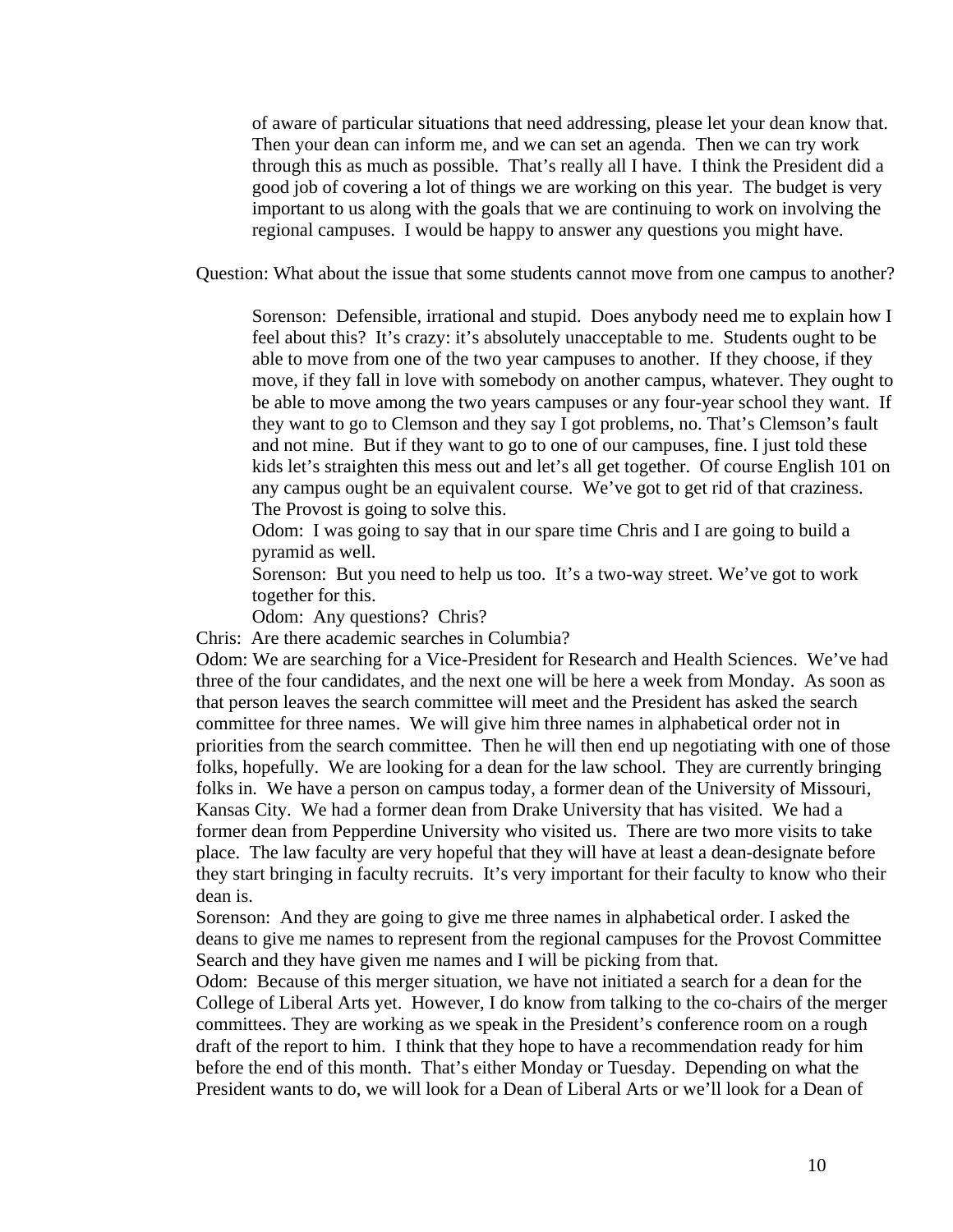Arts and Sciences. Are these all of the searches? Enrollment management Dennis Pruitt and I have worked on a job description for a Director of Enrollment Manager to take Terri Davis' place. He and I have a meeting Monday morning to go through and put those wheels into motion. I think that Dennis will probably chair that search committee. For those of you who don't know, Terri Davis will also be stepping down within the year if not the end of December. We'll have a big turnover and a huge loss of institutional memory in the admissions office, so we have our work cut out for us. Rick Kelly, Dennis, and I are meeting with the President talking about the size of next years class. We have an SAT goal on this campus next year for an entering class of 1160 which is 15 points higher than last year. As the President just explained, take the number of students and multiply it by the tuition and you get the money. We are very concerned with what size class we want to bring in and other features of the class. We are very conscious of not losing the diversity that we have in our student body. We want to maintain that, so there are a lot challenges that we have with respect to admissions. Any other questions? Yes, Joe?

Joe: I think we owe you a vote of thanks that you give to all the encouragement and support that you give the regional campuses, continuing education throughout your tenure vote in teaching and scholarship.

Odom: Thank you.

Sorenson: Hear, Hear!

John: Thank you again, President Sorenson and Provost Odom. I have several announcements that I need to make today. I will try to keep them brief so that we can get to the committee meetings. The Associate Dean of Academic Affairs as well as the deans are meeting with us today. It is my understanding that they will begin by meeting with the deans and then maybe later will break out. There has been a change to the dining venue if you have an older agenda. It has been changed to the Top of Carolina and Capstone. For lunch that is where we'll meet. There will be a special election in the afternoon session within the guidelines that are established in the Faculty Manual for the executive committee. The executive committee is asked to place several names in nomination for a newly created vacancy on the committee. We nominate the following names, and we will hold these later, so I'm just doing this for information at this point. For the positions of executive committee, Lisa Rashley is nominated for the Vice-Chair, Chair-Elect position. Peter Murphy, who is currently Acting Secretary, is nominated for the official Secretary position. Kate Fritz is nominated for an At-Large position from Continuing Education and I think Salkehatchie has someone they have suggested from their campus for the other At-Large and I don't have that name. I will try to get it by then. I would encourage a motion from the floor at the beginning of the afternoon session to suspend the rule so that we can do that short election at the beginning and have an official secretary for the business proceedings. Finally I request that the committee chairs record the name, campus, and preferred e-mail address of all committee members so that they can deliver them to the Secretary. Any other announcements? Yes, the Grievance Committee should elect a Chair at the meeting this morning. I think the Grievance Committee is meeting with us at the first meeting. Sorenson: John I would like to meet with the Deans.

Morning Session Adjourns.

Afternoon Session Opens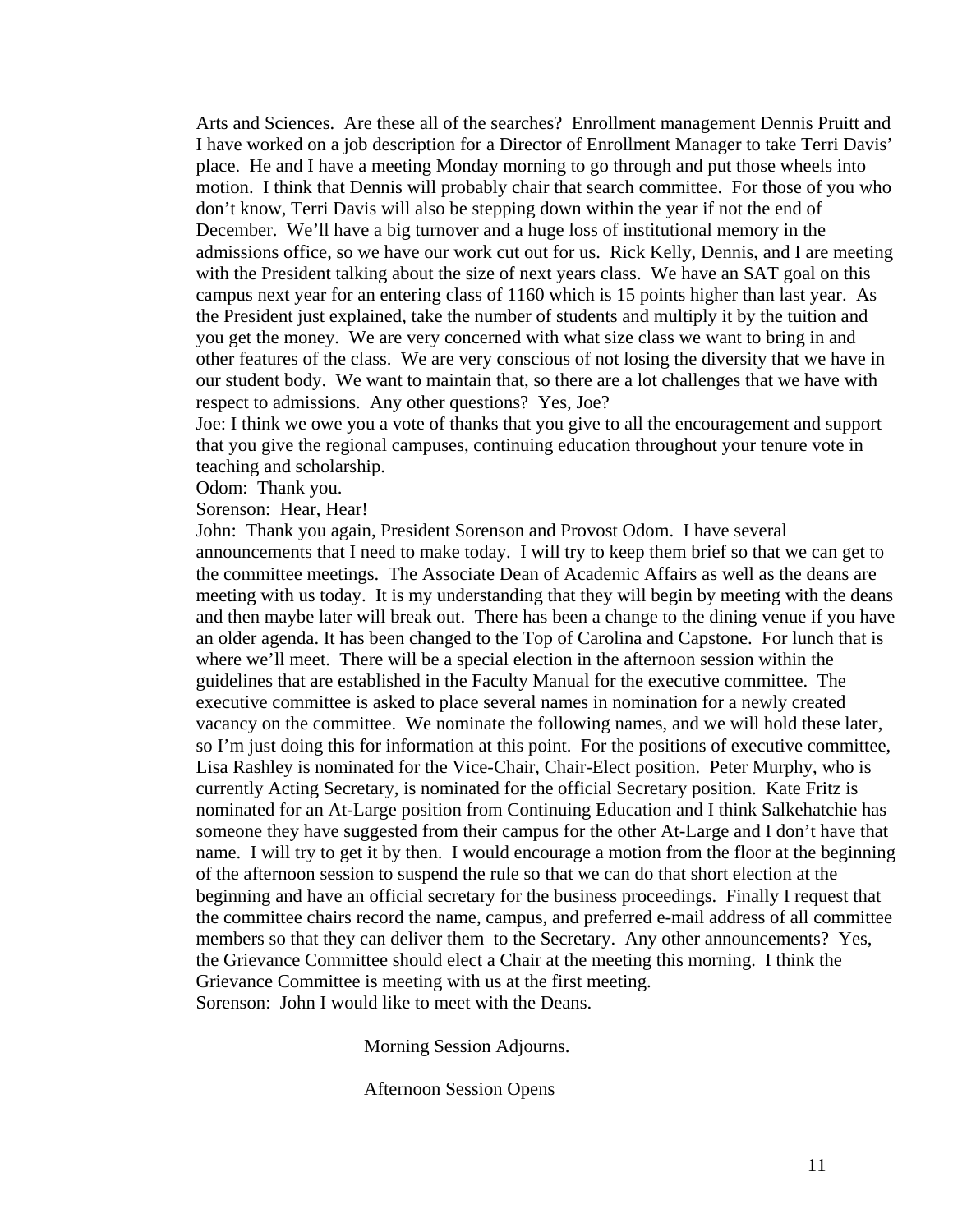John: The afternoon session of the Regional Campuses Faculty Senate would please come to order. Professor Castleberry, Sumter.

Castleberry: I move that we suspend the rules to change the order of business so that we can first do the special election.

John: Can I get a second?

Unknown: Second.

John: All in favor please signify by saying, "Aye."

Everyone: Aye.

John: All opposed, "Nay."

(No response.)

John: We are, then, in special session to consider special elections to the following positions, Vice-Chair, Chair Elect of the Senate, Secretary of the Senate, an At Large Position for Continuing Education and for Salkehatchie a temporary slot that is normally filled by the Faculty Chair. So this will be a one-year position. I would like to note that this one-year position does not preclude that individual from serving or from being elected to serve in the At-Large slot that should develop in the following year at Salkehatchie. Are there any questions about the process? Quiet obviously the past Chair, Professor Wayne Chilcote, passed away, which left a vacancy in that slot. For the Vice-Chair, Chair Elect position, Professor Kate Fritz was in the Secretary position last year but because of family problems she did not serve in that position most of the year. She was away on leave and thought that she really needed the experience to serve in the Secretary's position before filling that slot. Consequently she resigned from the Vice-Chair slot. Her division then elected her to fill the At Large slot. So that's the history of why there is a rearrangement in the positions. Any questions? The Executive Committee because this did come up at the last minute, under the guidelines in the Faculty Manual acted as a nominating committee to come up with a list of nominees. We have placed in nomination: Lisa Rashley as the Vice-Chair, Chair-Elect position; Peter Murphy for the Secretary position; Kate Fritz for the At-Large position from Continuing Education; from Salkehatchie, did you work it out?

USCS Representative: Professor Roberto Refinetti

John: Professor Refinetti from Salkehatchie. Do we have any other nominations to that slate? If not, do I hear a nomination to close?

Unknown: Nomination to be closed.

Unknown: Second.

John: All in favor, "Aye."

Response: Aye.

John: All opposed, "Nay."

(No Response.)

John: Then I declare that the listed nominees are elected for those positions respectively. Thank you very much. We'll move to our normal agenda at this time. I would ask you if I could at the beginning of this, if when you address the body of the Senate or address another participate in a proceedings if you would identify yourself both by name and by campus. Also, do it fairly loudly and if you don't think your voice will carry, then you may approach the microphone. I was reminded that there are particular problems in doing transcripts from tapes. Most recently, I looked back at Union Minutes, so if you would attempt to be fairly clear, it would really help our Secretary out and I would appreciate it tremendously.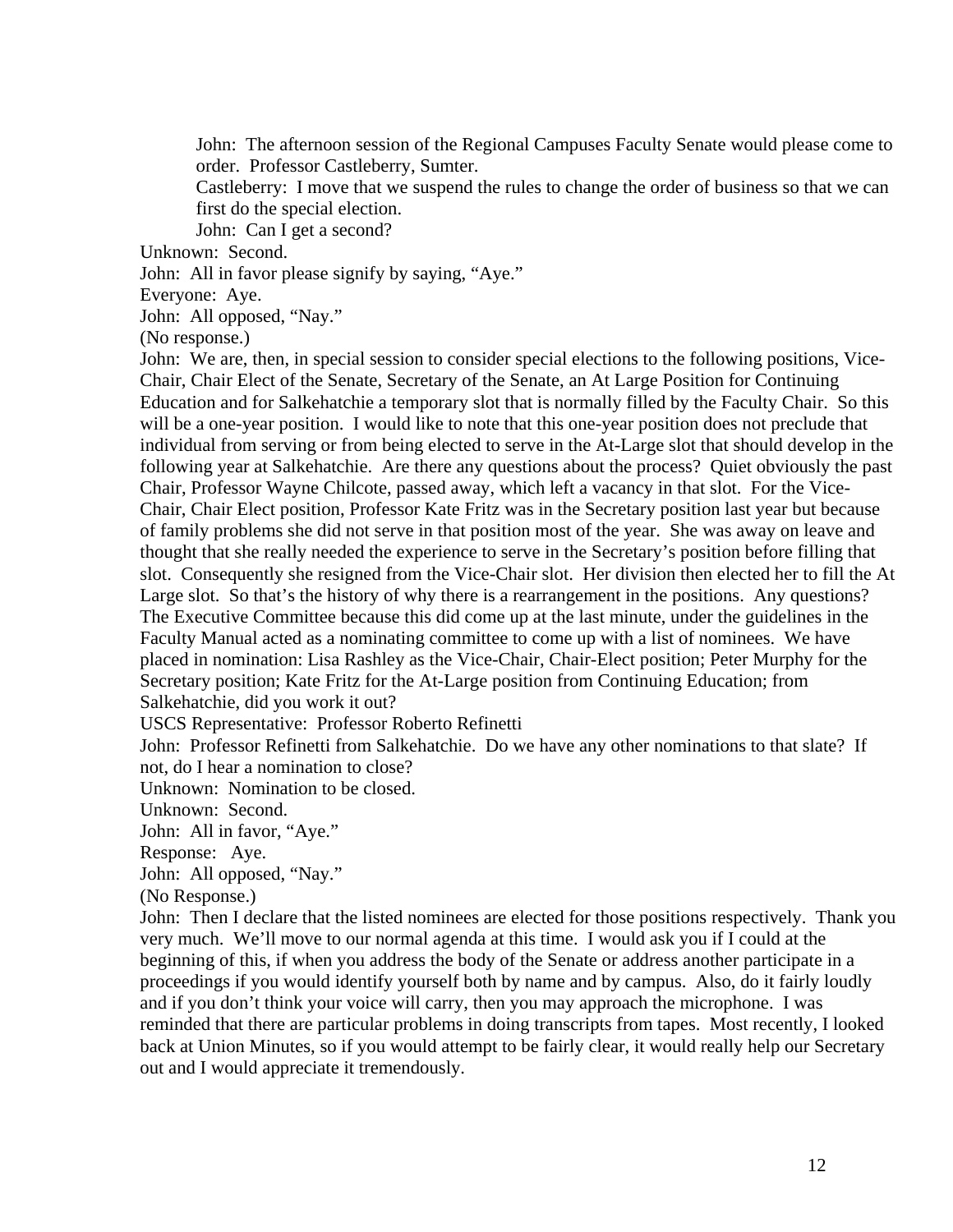Correction/Approval of Minutes: November 22, 2002 John: We'll move to correction and approval of minutes. We have two sets of minutes that should have been posted on the web site. Hopefully you've had a chance to look at those. One of the set is of Minutes from the Union Laurens meeting of November the 22<sup>nd</sup> of 2002 and also the set of Minutes the April  $4<sup>th</sup>$  meeting 2003 USC Lancaster. Does anyone have any corrections or additions to those minutes? Hearing none we will accept the minutes as written. We will move to reports of University Officers.

Dr. Chris Plyler the Vice-Provost and Executive Dean of Regional Campuses and Continuing **Education** 

### III. Reports from University Officers

## **Vice Provost for Regional Campuses and Continuing Education Report to the Regional Campuses Faculty Senate September 26, 2003**

**Legislative:** President Sorensen is beginning to compile a priority list of University-wide projects for the coming session. Regulatory relief to enable public – private partnerships in developing the proposed research campus tops the list.

**Budget:** There is serious discussion about a pre-Christmas budget reduction. To date, we have sequestered 1% of our budgets with another 4% likely to be cut. A mid-year tuition increase is also being discussed.

**Academic Searches:** Four candidates are under consideration for the position of Vice President for Research and Health Sciences; at least eight candidates are being considered for on-campus interviews for the position of Dean of the Law School.

**University:** A recommendation will be forwarded to President Sorensen by mid October on the question of merging the Colleges of Liberal Arts with Science and Mathematics.

With USC President Andrew A. Sorensen's recommendation, the Research foundation authorized the formation of a committee to begin discussions with Craig Davis Properties Inc., the firm that partnered with North Carolina State University to develop their Centennial Campus in Raleigh.

The **Palmetto College** proposal has been approved by Provost Odom and President Sorensen and was presented to the Academic Affairs Committee of the Board of Trustees last Friday, September 19. Palmetto College is a proposed academic unit of the University comprised of faculties from the University's four regional campuses: Lancaster, Salkehatchie, Sumter and Union and with participation from the Aiken, Beaufort, Columbia and Spartanburg campuses.

Palmetto College would create a structure, via face-to-face interaction and through televised, webbased and live instruction by faculties across the University, through which the regional campuses could offer and award bachelors degrees. After satisfactory thresholds of need have been documented, degree proposals would be submitted to the University and ultimately to the South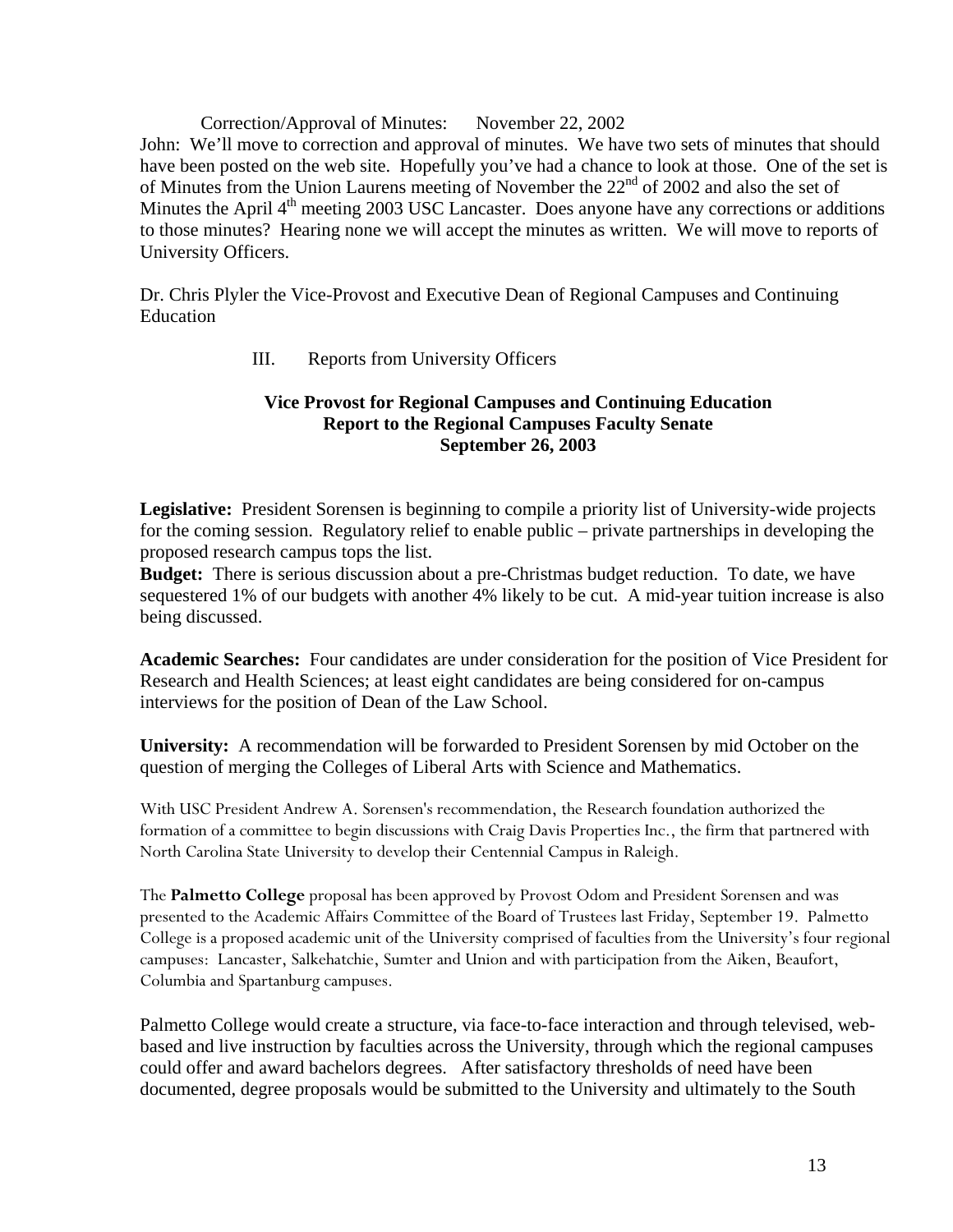Carolina Commission on Higher Education for approval. An examination of the necessary technical infrastructure is underway, and start-up funding for technical support has been approved through CHE.

The vision is to pool the faculty and material resources of the regional campuses; augment them when plausible with faculty from the Aiken, Beaufort, Columbia and Spartanburg campuses and, primarily through distance education, provide a virtual college whose mission is to provide access to baccalaureate degrees for location-bound citizens in underserved regions of the state.

Recommendations that would require change include: (1) an increase in tuition and fees for students admitted to the Palmetto College after the completion of sixty hours; (2) the establishment of admissions criteria, standards for readmission, and transfer admission to Palmetto College; (3) the inclusion of Palmetto College within the current Columbia catalog; (4) the establishment of library and computer services comparable to those available to upper-division students on four year campuses within the region; (5) future coordination of faculty hiring on individual regional campuses to meet Palmetto College needs; (6) expansion of the meaning of "in residence" for degree completion to mean 30 hours on **any** campus of the University ; (7) expansion of strategic planning to include analysis and goals exclusive to the Palmetto College; (8) expansion of development opportunities for Palmetto College faculty in preparation for their new responsibilities.

Information technology will play a critical role in the creation and distribution of the expanded curriculum for the Palmetto College. Consistent and abundant connectivity coupled with various technology tools, training and support are important elements in the information technology infrastructure to support the College. The networking component should be designed, installed, tested and ready for operation by March 1, 2004. The technology enhanced classrooms with video conferencing should be designed, installed, tested and ready for operation by May 31, 2004.

The Campus Dean's have targeted two primary focuses for the information technology infrastructure, networking, and video. The networking has two main components – connectivity and equipment. The networking will implement new circuits for connectivity and new network equipment for the core and distribution at each campus. The video also has two main components – video conferencing and classroom environment. The video and classroom enhancements will create technology enhanced classrooms with video conferencing functionality embedded into the selected classrooms.

- 1. Wide Area Network
- 2. Local Area Network
- 3. Compressed Video
- 4. Technology Classrooms

Implementing this information technology infrastructure will be one of the largest projects undertaken to date by the University of South Carolina in the area of information technology. Key to this effort will be the partnership between the Regional Campuses, DEIS, Computer Services, Cisco, Bell South and Spirit Telecom.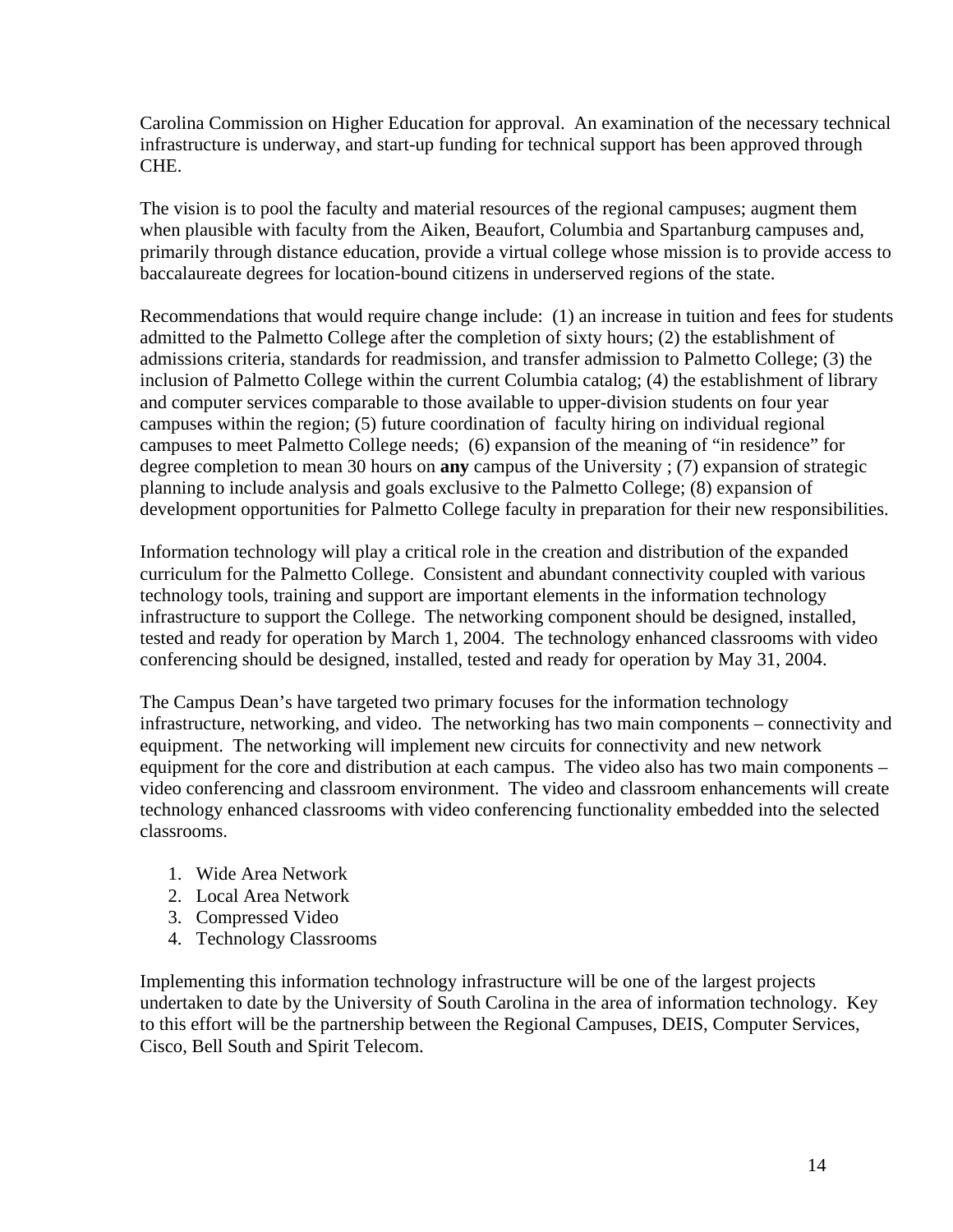**In anticipation of Palmetto College:** The development of processes addressing the complexities of administering the Palmetto College is going to require the efforts of many individuals within and external to the regional campuses. Academic issues, the most prevalent of which are upper division course offerings leading to bachelor degrees, will need to be carefully studied and ultimately approved by faculty on the campuses in consultation with the four associate deans for academic affairs and the Associate Vice Provost for Regional Campuses and Continuing Education. My sense is that all issues related to the academic program will need to be flushed out, presumably by a committee of this body, again in collaboration with and through the previously mentioned administrators.

Other issues that need to be carefully thought through include tuition/fee and revenue distribution issues, technology management, marketing and communications, enrollment management and financial aid and scholarships. Regional campus support personnel within the division will now begin to work with the campuses to develop ways and means of carrying out the various support functions.

#### **Introduction of 2003-2004 Senators**

A. Dr. Chris P. Plyler, Vice Provost and Executive Dean Plyler:

B. Thank you, Mr. Chairman. Welcome back. It's a little late to be welcoming you back to a new academic year, but it is the first time we get together in the new academic year, so I think it is appropriate to say welcome. Thank you, Kathy Hutto, for arranging a nice lunch for us, in a nice location -- a lot nicer than it was going to be prior to moving over to the Capstone. Dr. Sorenson has already addressed some of the issues that I was going to touch on, so I will keep my remarks as brief as I can. In addition to acknowledging the loss our fallen colleague Wayne Chilcote, you may have noticed in the paper last week a very lengthy obituary for Dean Thomas, who was a fixture on this campus and at this college for many years as a faculty member and as an advisor. She was a great friend, obviously a very wonderful advisor, and a huge Gamecock who supported the University. This loss was great. She had a long career here and she influenced a lot of students, making a huge difference in their lives, and she'll be missed from the Columbia area and especially from the University. Legislatively, Dr. Sorenson did not necessarily give a priority list of what some of the projects of the coming session are going to be, from a request standpoint. But, I will tell you that the regulatory relief which he did touch on to enable the public/private partnerships for the developing or the proposed research campus will be the priority from the Columbia perspective. I haven't heard too much about a Capitol Bond bill, but when and if we do have the opportunity, the campuses will be called upon to renew or resubmit their projects in the overall University-wide list. We've all heard about the budget. There is a very imminent and real potential budget reduction again probably before Christmas hopefully not in 2004 mid year, but not ruling that out. So we continue to constrict. We at least in the division get smaller and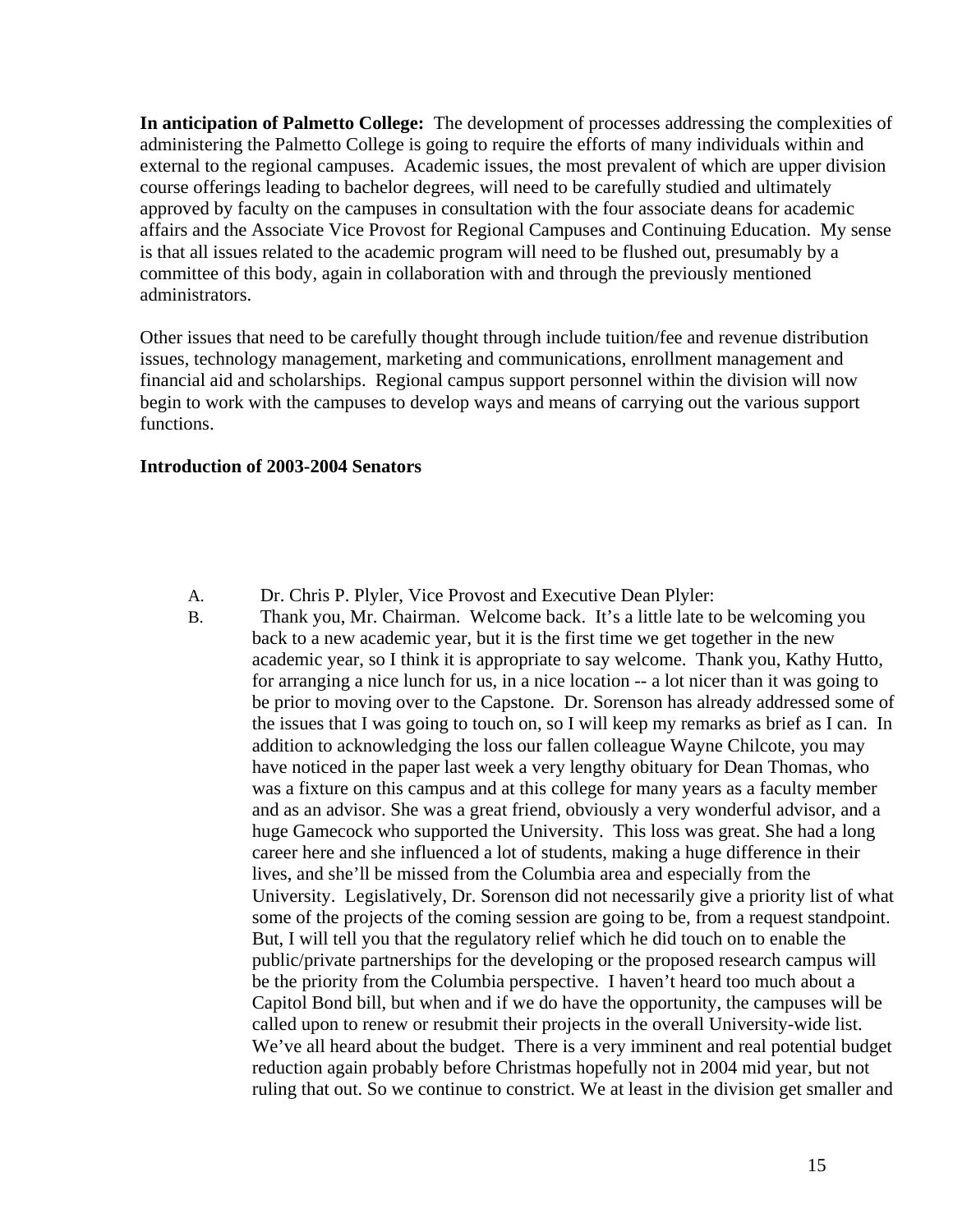smaller it seems, at least from a personnel standpoint. We are continuing to plan and strategize to better serve the campuses to redefine continuing education, credit and noncredit offerings. We're also giving special attention and emphasis to our web presence. All of our pages are going to take on a new look, probably within the next six weeks. I would encourage you to visit them often. We're going to do a better job at maintaining them and keeping them current. For faculty, in particular, that is something you'll want to keep an eye on. I guess it's best to go right into the Palmetto College topic which I don't want to spend a lot of time on. But I do want to make a few key points. The President alluded to the fact that we did make a presentation of the concept as information, by the way, to the Academic Affairs Committee of the Board of Trustees last Friday. The full board in a couple of weeks will also get that as information. Our assumption is that we can now move forward with developing the concept. That's all it was, a large skeleton of the model we envision. It's up to us now to go ahead to fill in all the gaps and to develop the model to suit our needs and best interests. The heart of Palmetto College proposal, as you probably know, is the delivery of upper division courses to the regional campuses and eventually bachelor degree programs to the regional campuses through this structure whereby we can actually have the degrees awarded by the Palmetto College. From that standpoint, this is a faculty-driven structure which will have to be developed by the faculty in collaboration with your Associate Dean of Academic Affairs, your Dean, the Associate Vice-Provost, me and others. We anticipate this to be a long endeavor and a long struggle. Back when we went to Penn State in 1999, we were very optimistic that we could take the best of what the commonwealth college of Penn State had to offer and tailor it to suit our needs. We have obviously been successful in developing the concept and answering some general questions. But all of a sudden here we are and we have got to decide how to proceed. The academic issues are certainly driven by you as faculty and this body and then certainly the faculties of the various campuses. I've asked in our earlier meeting for our Associate Deans of Academic Affairs to begin: I'm calling for a flushing out of all the questions, issues and concerns. You may call it fleshing out. We need to identify all of the many aspects that we're going to have to resolve as we go forward and they are huge in scope. We already have a couple of courses in process through Dr. West's efforts, beginning this Spring as a matter of fact. All of the academic support concerns are going to need to be addressed by the personnel who are responsible for those functions on the campuses in collaboration with the personnel in our office in our division over the course of how ever long it is going to take. But we as you know have received funding through lottery. The lottery initiative fund is earmarked for the four regional campuses to use for technology upgrade. We've decided to develop and improve the wide area network --us meaning me and the deans and the computer support personnel on your campuses. We've begun to purchase the components of the solution. However, we are waiting a testing of the solution in Raleigh which will happen in late October before moving forward with committing to it. They have pretty much guaranteed its effectiveness for what we need for it to do prior to our having to spend the money to invest in it. We've invested in these technology upgrades before, and they've failed, or at least they have not delivered the way we thought they would, and so we've gotten more assurance at least, not in a formal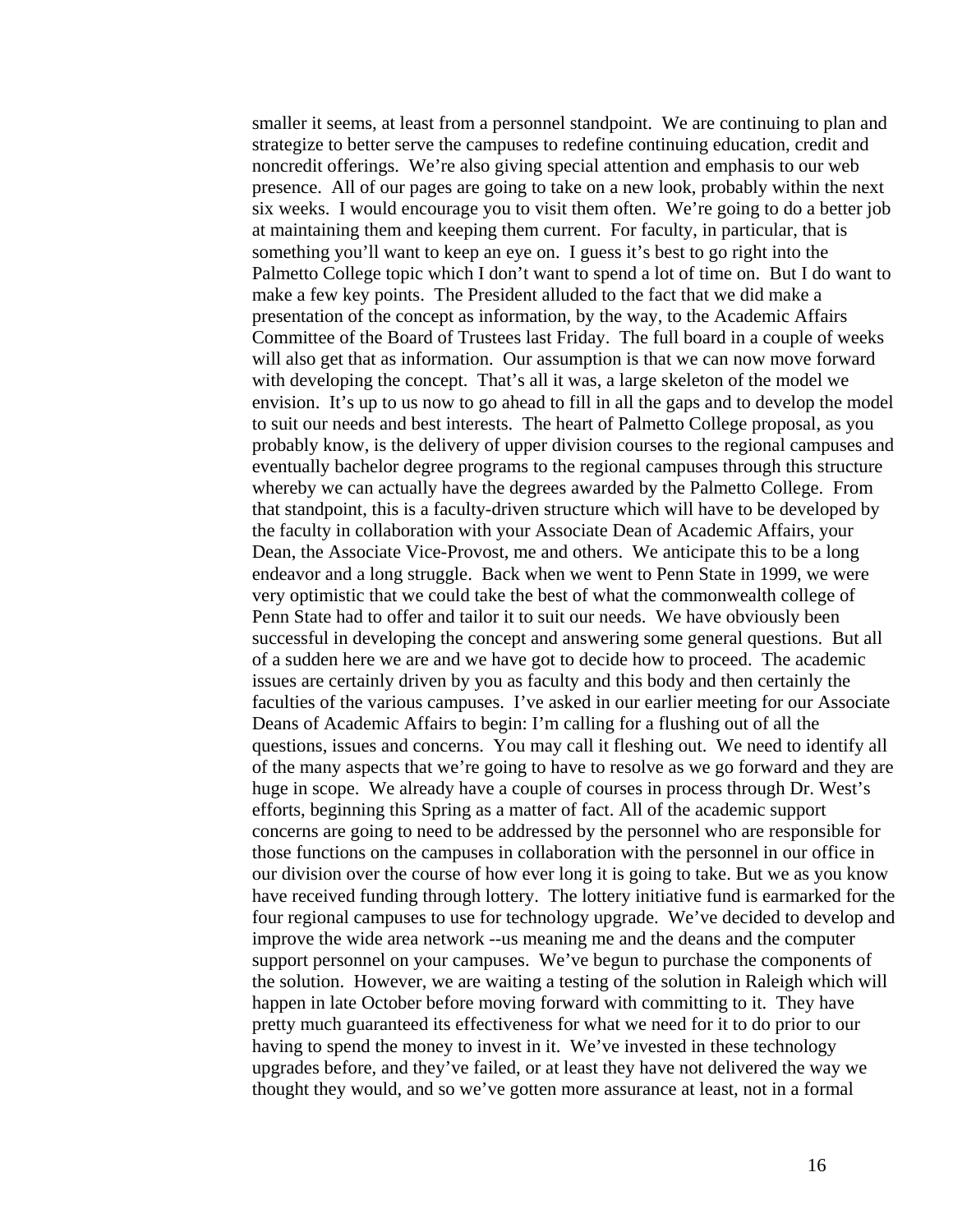contract yet but a verbal assurance that it will be tested thoroughly before we move forward. Your colleagues on your campuses will be part of that observation of testing in October along with people in Columbia in computer services. The time line on that will be, I believe, the timeline of completion calls for the wide area network installation for May of 2004. So again, only through that particular delivery mechanism would we have to wait until May. That does not preclude any web based efforts that could be developed or live efforts that may be underway prior to that. This is very complex when you're dealing with four distinctly unique campuses and in concert with the Columbia campus and three senior campuses. I know you've got a lot of questions. I would just leave you with the suggestion, first of all, that hopefully you're as pleased as I am that we're at this point and that we've been given the authorization by our President to carry this out. It opens up a whole world of opportunities for the campuses, I think, in the terms of growth and particularly in retention. And hopefully that means more revenue for us in different kinds of ways, but I think that there are more intangible positives associated with this. I would urge you to continue to take a positive approach to it, knowing that there are questions and some of the solutions are not going to be easy, and we're probably going to have some struggles on agreeing on certain aspects of it along the way. I would ask you to take the approach that this is an opportunity that needs to be worked out and I am going to the table with some possible solutions. Again, there is a huge opportunity for faculty growth and development and for delivery for students who are place bound. That was the entire idea of the Commonwealth College of Penn State. That's the idea for the Palmetto College of the University of South Carolina. So I want to thank you for your support and guidance and I know that there are a series of questions that came from the Systems Committee to me last Spring. Those have not been forgotten. They are going to be at the top of the list of issues to be addressed, but we do need to get all of those out on the table so that we can begin to categorize them in a way which will give us a sense of how to approach them all. That's just going to really involve a lot of people. I will ask the Deans to introduce your Senators as you give your reports which follow. I won't do that right now, but I will ask if you have any questions, and I will address those at this time. Thank you, Mr. Chairman.

Dr. Carolyn A. West, Associate Vice Provost

Report of the Associate Vice Provost For Regional Campuses Faculty Senate September, 2002

**Tenure and Promotion** – As requested by this body, the results of the Tenure and Promotion process for 2001-2002 are available with the handouts for today.

**Department Meetings –** Arrangements are currently being made to have a meeting between the Regional Campuses math faculty and some math faculty from Columbia.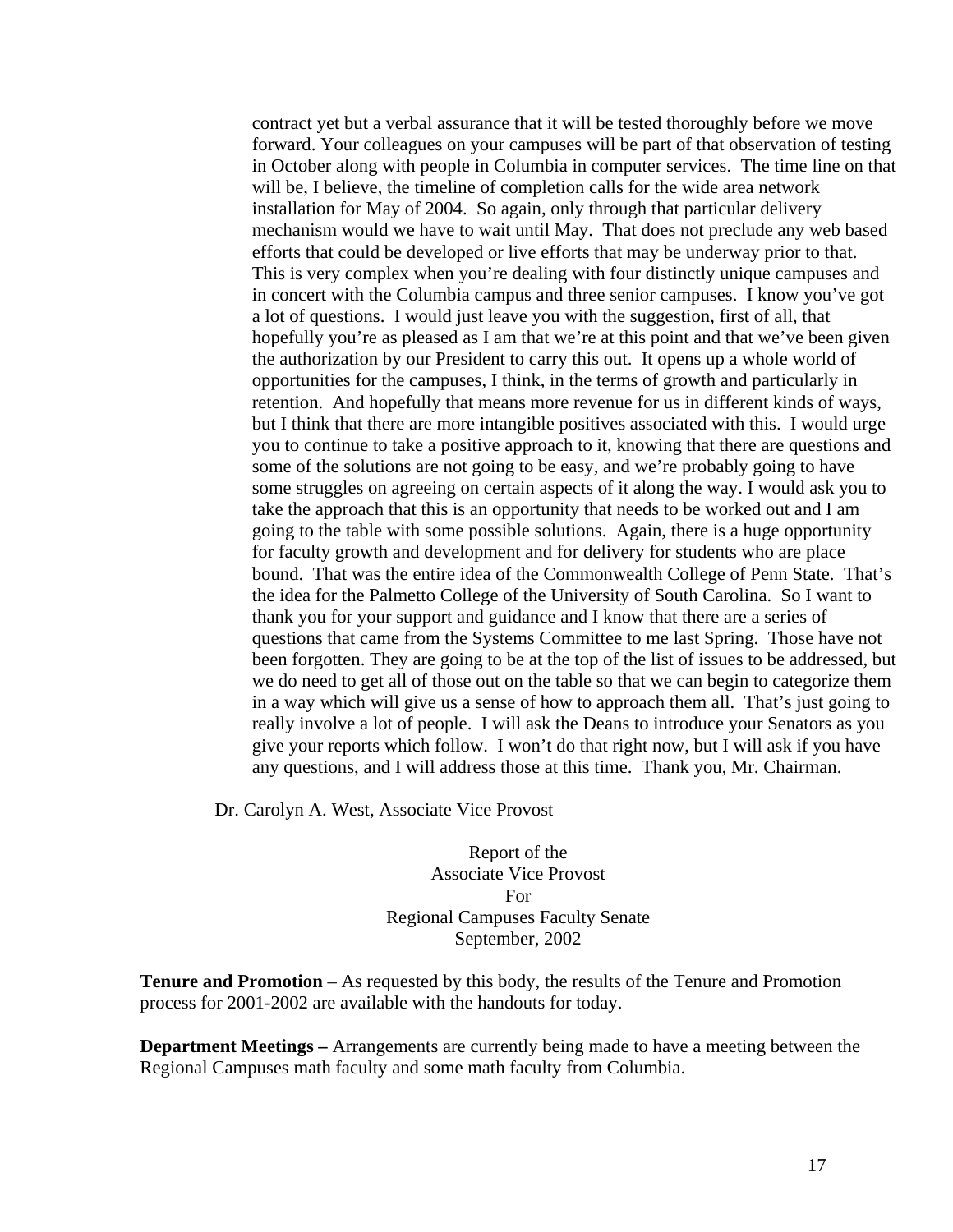Among the topics will be a proposal for Math 111 to become an entirely web-based course in Columbia.

**Palmetto College -** Vice Provost Plyler is moving forward with plans for implementation of Palmetto College. I have asked your academic deans to develop lists of faculty who are interested in serving as faculty members in the Palmetto College. Please assist in seeing that everyone who is interested and qualified responds to this request in a prompt manner.

**Blackboard** – I would like to encourage you to take advantage of this communications tool with your students. If you are interested in receiving training in the use of Blackboard, there are several opportunities available that our office would be happy to help facilitate in bringing to your campus.

**Scholarship –** Examination of files that have been rejected for tenure and/or promotion over the past decade indicate that the most significant problem is in the quantity and quality of scholarship submissions. This body may want to take the opportunity this year to clarify the requirements needed to successfully apply for tenure and promotion. I have many questions from individuals preparing third-year-review files which means that the written instructions in the Regional Campuses Faculty Manual are not as clear or helpful as they could be. Further, this may also be a good time to look at other policy and procedure changes in the faculty manual since Beaufort has left the fold. I will be meeting with the Rights and Responsibilities Committee to discuss problems that have arisen due to the withdrawal of Beaufort from the executive rotation. Ultimately, decisions concerning the manual and the manner in which faculty governance is achieved are yours and yours alone. I hope that you will accept this responsibility.

> West: Good to see you all. Thank you for being here today. The Tenure and Promotion results will be given in a little different manner then we've done them previously because there were only three candidates last year. In order to maintain confidentiality rather than passing out a form, I'll just give the report. If you have any questions, I will be happy to answer them. There were three faculty members who submitted files for Tenure and Promotion for the 2002/2003 Tenure and Promotion process. The RCTP Committee agreed with the Local Committee in 75% of the decisions, the Vice-Provost agreed with the RCTP in 75% decisions, and the President agreed with the Vice-Provost in a 100% of the decisions. This time of the year a lot of us are thinking about faculty funds and I'd like to remind you that there is a John J. Duffy fund for encouraging regional campus faculty scholarship the number for that is 1A1352. It will eventually provide for professional development to faculty once the fund reaches, I think, \$5000, and it's got something between \$2000- \$3000 in it now. If you want to designate part of your contribution to that, it will probably be something that will benefit our faculties. Anybody that is interested in participating in exploring the use of the online math tutor ALEX at a workshop on October  $10<sup>th</sup>$  from 2:00 to 4:00 in Thomas Cooper Library 104 and 105 is invited. We've previously discussed this with math professors or anybody else that might be interested or uses math or would like to improve math content in their courses who might be interested in attending. If you're interested let me know. The Biology faculty met on September 12 to discuss the content of philosophy in teaching Biology 101 and 102 with the Biology faculty in Columbia, and I appreciate all of you that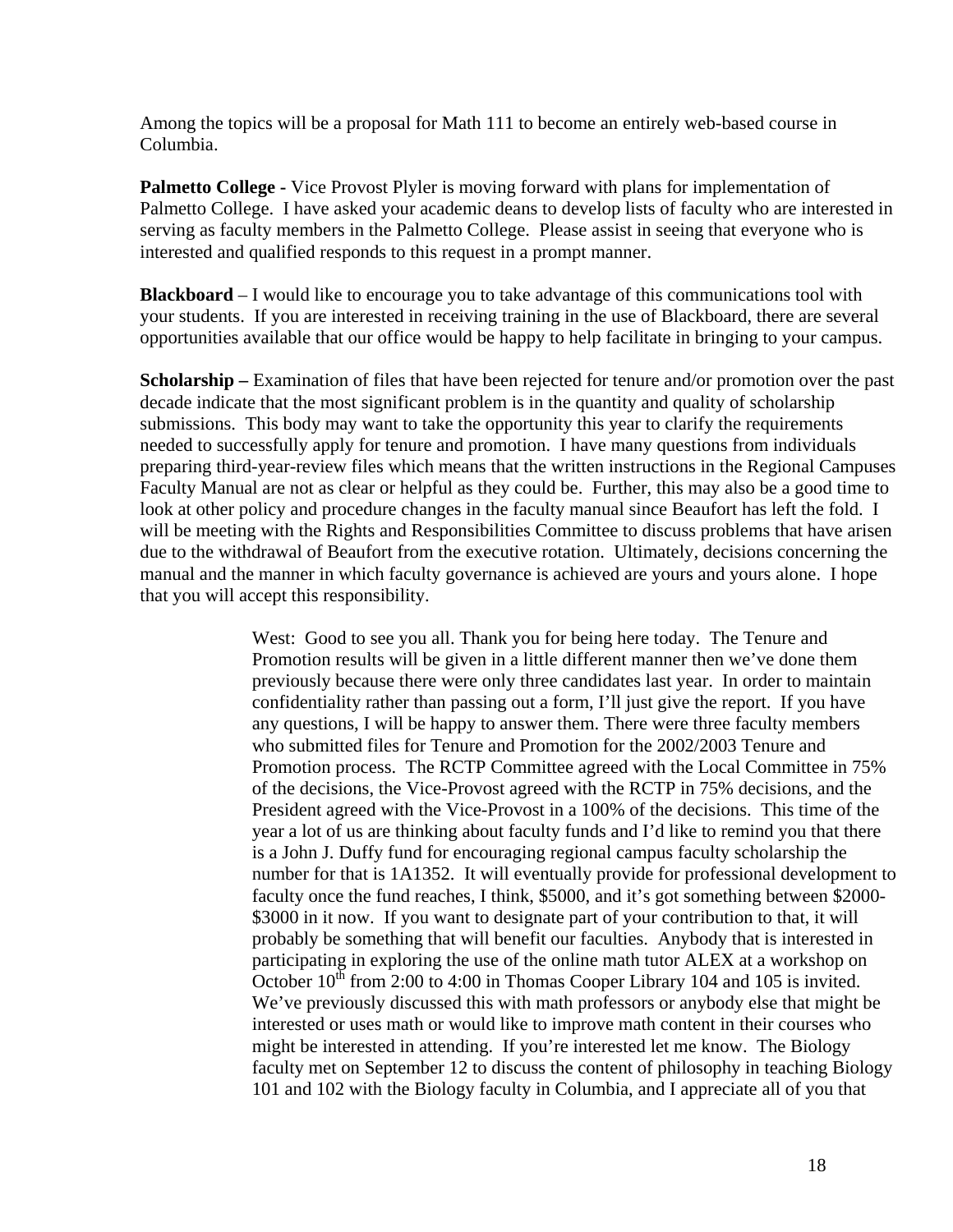attended that. Finally, I would just like to say that the Vice- Provost and I greatly appreciate the feedback we've received about Palmetto College, and we'd like you to continue to participate in the development of Palmetto College. We look forward in the coming months to hearing your concerns and your ideas. We hope that faculty will be included in this historic process. The pilot offerings that the Vice-Provost mention will be offered in the spring for Palmetto College will be web-based courses. They will be Marine Science 210 and ENGL 437 which is Women Writers. Actually the title for Marine Science 210 is Oceans and Man. The English course is Women Writers and I don't know how that happened but it did. Also in development is a training course for faculty who wish to expand distance and web-based delivery of their courses for Palmetto College, so we're developing a training program. That is all I have. Are there any questions? Thank you.

John: Thank you. I would like to note that I would have introduced the Associate Vice-Provost but she got a head start on me. I didn't think I could beat her to the podium. We'll move to reports from regional campus deans. USC Lancaster Dean Catalano.

Regional Campus Deans

Dean Catalano:

# REGIONAL CAMPUSES FACULTY SENATE MEETING USC LANCASTER

## **DEAN'S REPORT: September 26,2003**

#### Students

Enrollment for summer was strong (up 24%), helped in part by our first Maymester. Fall 2003 registration has remained stable compared to last year at this time despite the 20% tuition jump. SAT scores for regular admit new freshmen are up again to 1028 (highest 1350, lowest – slightly less). The new freshmen are 60% female, 23% minority, and 94% full time. The average age is 19 (range 17 – 49) and the most popular majors are business and nursing (with undecided a close third).

### Academic Programs

We have completed the proposal for the Associate Degree in Early Childhood Education and will seek approval from the appropriate regulatory groups (including the RCFS) in the coming months. USCL plans to double the size of the Associate Degree in the Technical Nursing Program in Fall 2004.

### **Facilities**

The Medford Library expansion and renovation project is all but complete. Furniture and landscaping issues are all that remain. We have sealed and striped the complete Hubbard parking lot. Visitor spots and another handicapped spot have been added. The Gregory lot will also be sealed and striped within the next month. The USCL maintenance crew has been working to carpet and paint the old part of Medford. Six additional classrooms and eight additional faculty offices will be ready for use in the near future. The main entrance to Starr Hall has been remodeled. Roofing repair in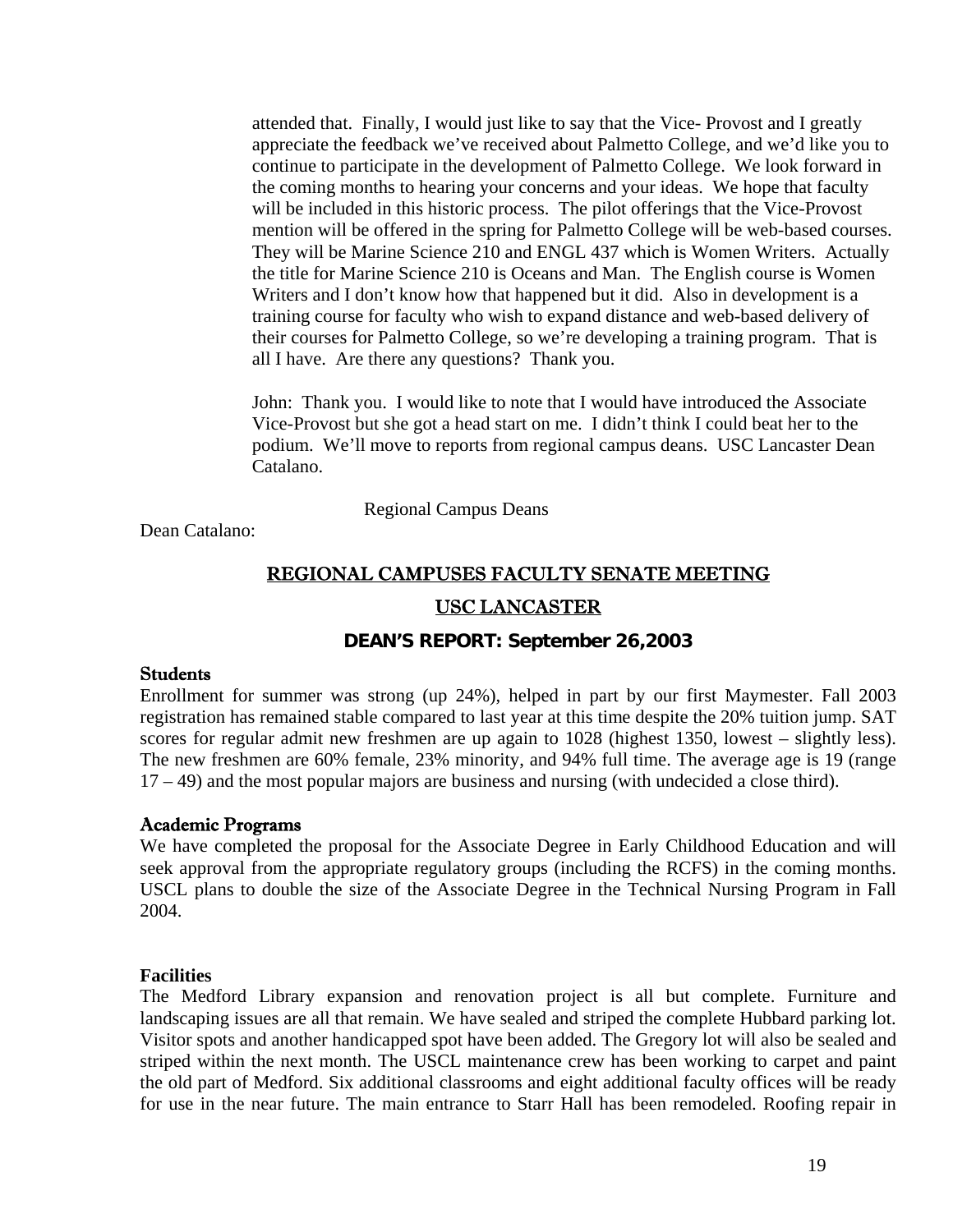Bradley is ongoing. The Gregory Health & Wellness Center had a record membership in the first two quarters of 2003 (over 2000 members), and these figures do not include over 1000 faculty, staff, and students who receive free memberships.

## **Finances**

We ended the year with a balanced budget for 2002-2003. Our proposed appropriation for the coming year is down another 10% (added to mid year cuts of 5% and 3.73%) to about \$2.34 million (from a proposed \$3.1 million just 2 years ago). Our 20% tuition increase did not equal last year's budget cuts, and we are planning for another 4% cut in the next few weeks (another \$96,000).

# Technology

The one-time lottery technology fund of \$250,000 was a budget-saver this year. We have prioritized the spending with the student labs being our first priority. We are also in the process of major renovations to the campus network switch and bandwidth upgrades as are all of your campuses.

John: Thank You, Dean Catalano.

USC Salkehatchie Dean Anne Carmichael.

USC Regional Campuses Faculty Senate Dean's Report- USC Salkehatchie September 26, 2003

Our opening Convocation was held on September 5 followed by a picnic on the grounds. Dr. Sorensen was our keynote speaker and Dr. Plyer made opening remarks. We had a large turnout of students, faculty, and staff to welcome Dr. Sorensen and Dr. Plyler to our campus.

In June, USC Salkehatchie hosted the third annual Character Education Academy for area teachers. This program is provided through a grant and partnership with the S.C. Department of Education and Boston University. Over twenty-five teachers representing eight districts participated.

I am pleased to announce that Mr. Larry West has been promoted to Assistant Dean for Financial Services. He is currently training with Patty Williams to take over the supervision and management of the budget, effective July 2004. Beginning in July, Human Resources will move under Terrie Summers in my office.

USC Salkehatchie increased external research support from \$611,000 in FY '02 to \$658,000 in FY '03. Included in this amount is a NIH grant awarded to Dr. Robert Refinetti in the amount of \$109,000 for his continued research in circadian rhythms.

The Leadership and Entrepreneurial Development programs were awarded a second grant in the amount of \$198,000 from the USDA. Additionally \$15,000 was awarded from the USDA Forestry to create a regional website promoting outdoor activities in the Salkehatchie Region.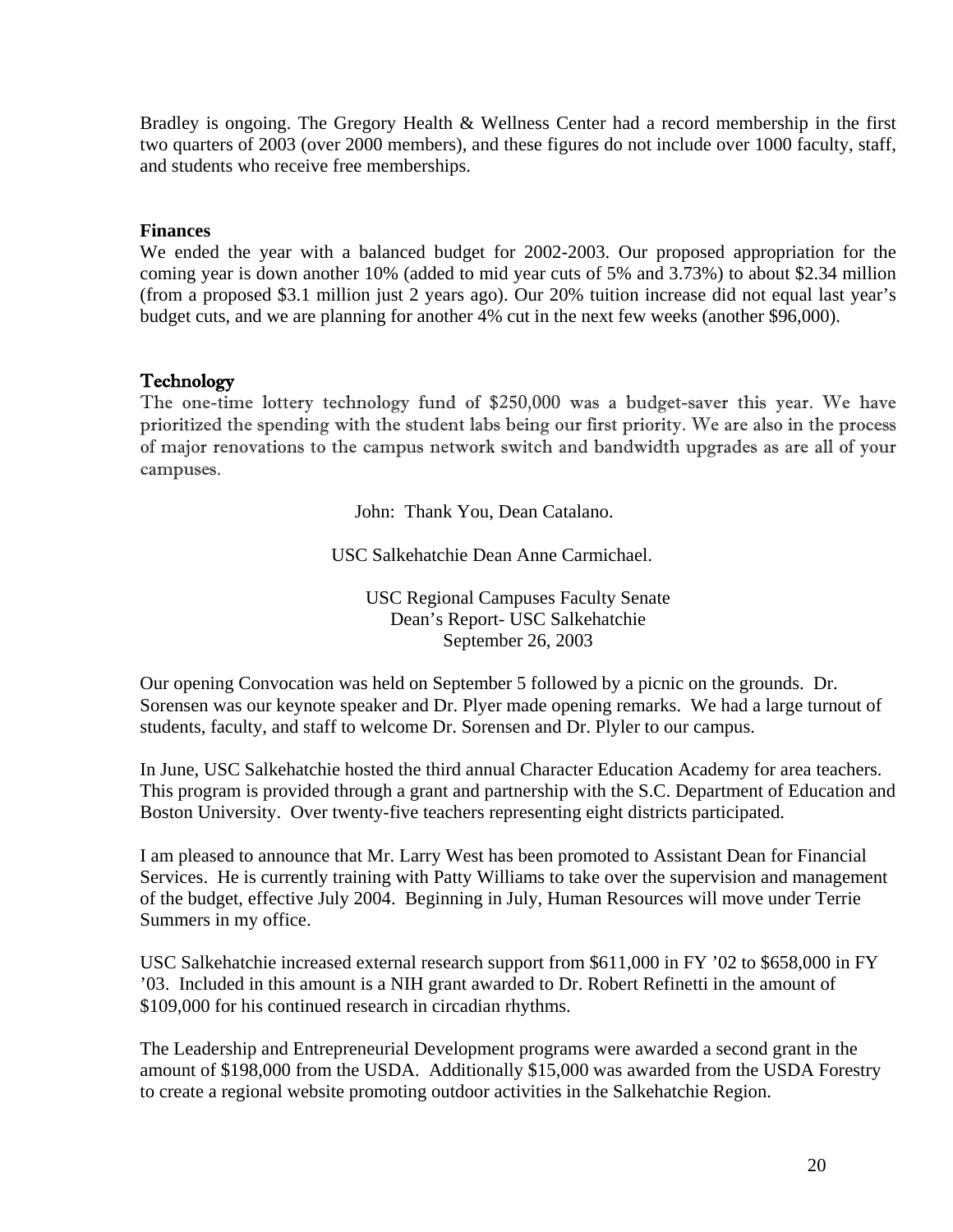Based on the September 19 Kudzu Report, Fall 2003 enrollment is up 2.7% (HC) over Fall of 2002 and up 2.59% (FTE) over Fall of 2002.

The annual Salkehatchie Dove Shoot is scheduled for November 25. Mr. Robert Connelly from Ulmer has once again graciously agreed to provide the field. You are cordially invited to attend this event and reception, which will be held immediately following the shoot.

According to the State Budget and Control Board Facilities Report, USC Salkehatchie was again named one of the five most efficient campuses in utility usage in the state.

Dr. Roberto Refinetti was featured in an article, "Professor Studies Interactions of Conflicting Bodily Systems", in the September 11, 2003 issue of *USC Times*.

We welcome our new faculty members, Dr. Carmela Gottsman, Assistant Professor, Psychology and Dr. Hyunju Oh, Assistant Professor, Mathematics.

Dr. William O. Lamprecht was named Distinguished Professor of the Year for 2003 by the students for the tenth time during his career at Salkehatchie. He also received his "30-year" Service Pin in May of this year.

In July, Dr. Arthur Mitchell and Professor Joseph Siren traveled to the Bavarian State Archives in Germany. Dr. Mitchell is writing a book with the tentative title of "Hitler's Magic Mountain, the Fuhrer, the Obersalzberg, and the American Occupation of Berchetsgarden."

Professor Sharon Folk, Foreign Languages, has been selected as a finalist for the Governor's Professor of the Year award. Please join us in wishing her the best of luck as she meets with the committee in early October for the next phase of the selection process.

In terms of facilities, the institution continues to make progress in implementing the campus master plan. Marvin Park in Walterboro was completed this year, thanks to the contributions of donors who wished to honor Robert Marvin. The park contains an outdoor classroom and several studentgathering areas. The Leadership Institute moved into a newly refurbished building provided by Tri-County Alliance and the USDA, and a new access road to the campus in Allendale was completed, thanks to funds provided by the Allendale Transportation Committee.

Respectfully Submitted: Ann C. Carmichael Dean

John: Thank You, Dean Carmichael.

USC Sumter Dean Les Carpenter. Associate Dean of Academic Affairs Anthony Coyne.

Associate Dean Coyne: See Attached Report.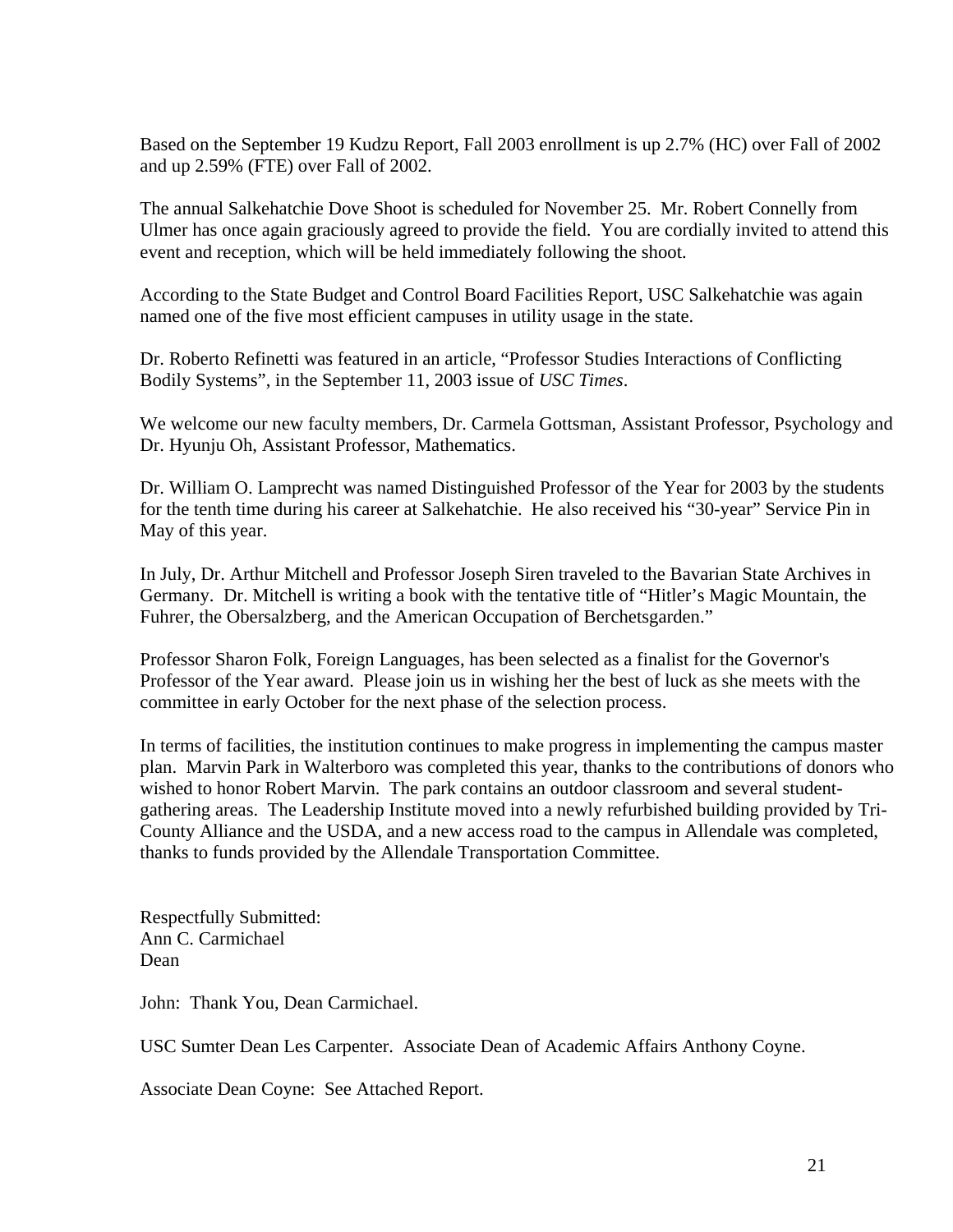## REPORT OF THE DEAN OF THE UNIVERSITY OF SOUTH CAROLINA SUMTER TO THE REGIONAL CAMPUSES FACULTY SENATE September 26, 2003

**Human Resources**: In spite of cuts to our state appropriations during the current and past two fiscal years, USC Sumter has continued to fill selected vacant faculty and staff positions. Since my last report to this Senate in April 2003, new appointments include Dr. Mary Ellen Bellanca as tenure-track Assistant Professor of English; Mr. Vern Disney as term Instructor of Accounting; Mr. Carl McIntosh as Assistant Dean for University Advancement; Mr. Gary Petree as Director of the Shaw AFB Program Office; Ms. Brene Perrotta as Admissions Counselor; Ms. Connie Pender as Library Technical Assistant; and Ms. Melissa Colvin as Director of Alumni Relations. A search is still underway to fill a tenure-track Assistant Professor of Sociology position effective with the 2004 Fall Semester.

**Enrollments**: The official combined enrollment figures at USC Sumter for the 2003 Summer I and II Terms were 596 headcount and 170 full-time equivalent (down 0.5% and 1.7%, respectively, from 2002). Preliminary enrollment figures at USC Sumter for the 2003 Fall Semester indicate mixed enrollment trends when compared to last year. As of September 4, 2003, headcount enrollment is up 2.0% to 1,071, and full-time equivalent enrollment is down 1.2% to 718.

**Physical Plant**: The \$1.5 million renovation to the Arts and Letters Building (formerly Alice Drive Baptist Church) is substantially complete. Faculty occupied offices in mid-August and Fall Semester classes are being held in this building. Due to significant rain delays, contractors continue to finish work on several parts of the building. Upon final completion and acceptance of the renovation work, a formal dedication ceremony will be scheduled. The professional planning firm that is updating and revising USC Sumter's 1992 Master Plan has completed two rounds of interviews with various campus constituencies, including a review of various first-draft options, and is in the process of producing a draft of the new plan.

**Budget**: As all of you know, each of our campuses began the current fiscal year (FY 2003-04) with a 10% reduction to our state appropriation. Since then, we've all experienced another 1% cut to our state appropriation, which I believe is only the first of several that will occur this year. USC Sumter has created a contingency funds line item in our operating budget in an amount that represents 9% of our state appropriation in order to meet those expected cuts. Earlier this month, Sumter County Council, from which USC Sumter receives an annual appropriation, voted to make a mid-year cut of 15% to that appropriation. And during the past two weeks, USC Sumter has been responding to a mandate from the Governor's Office to submit three preliminary budget scenarios for next fiscal year (FY 2004-05). I consider it very significant that none of those three scenarios are for increases or even for no change, but rather for further cuts to our state appropriation of 3%, 5%, and 7%. It is quite clear that the Governor intends to submit a FY 2004-05 budget to the General Assembly that includes significant additional cuts to higher education, if not all state agencies.

Respectfully submitted, C. Leslie Carpenter clc\word\docs\faculty senate Dean of the University John: Thank You, Dean Coyne. USC Union Dean Edwards. Dean Edwards:

USC Union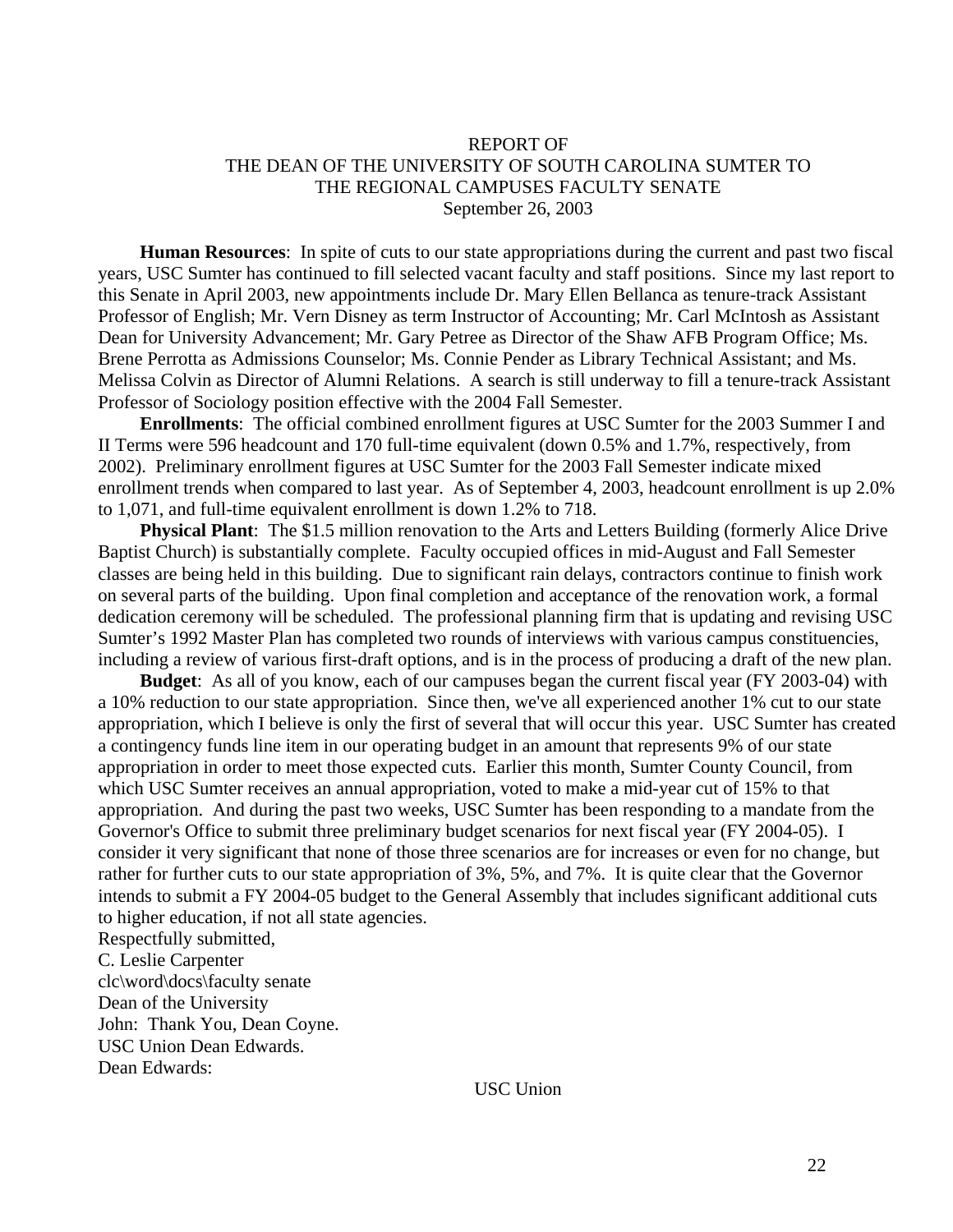## Dean's Report for Faculty Senate September 26, 2003

President Sorensen's Visit

President Sorensen visited USC Union on Thursday, September 11. He met with students, faculty and staff and lunched with the Union/Laurens Commission for Higher Education and student leaders. The Union County Development Board hosted a reception at which he met with county and city leaders and the legislative delegation. As always, he impressed everyone with his energy, enthusiasm, and vision for the university and the state.

Guidance Conference

USC Union hosted the Guidance Conference for the upstate in cooperation with SCACRAO on Tuesday, September 2. We had over 54 colleges from in state and out of state represented. Also attending were over 100 high school counselors from all over the upstate.

New members of the Union/Laurens CHE

The governor has appointed two new members to the Union/Laurens Commission for Higher Education, which is chaired by Colonel William (Jack) Whitener. They are:

- Mrs. Patricia Craine from Laurens, who is a real estate broker, a former teacher, and an outstanding community leader. She is the wife of a former Family Court judge, William J. Craine, Jr.
- Mrs. Deborah Littlejohn, from Jonesville, is a retired teacher and a community leader.

"Welcome Back Cookout"

The faculty and staff hosted a welcome back cookout for our students on Wednesday, September 10. The event was a great success with more than half of our students attending. SGA Lobbying for Support

In support for USC in general, and USC Union in particular, the SGA has undertaken a lobbying effort to gain the support of the State legislature. Their plans include a letter- writing campaign, phone calls from parents, invitations to speak on campus, and a luncheon for our delegation. Health Screening

USC Union was the site for our area of the state for the State Health Plan Preventative Worksite Screening on Friday, September 5. Taking advantage of this benefit were more than sixty state employees from eleven different state agencies.

Breast Cancer Awareness Day

USC Union is observing Breast Cancer Awareness Day on Wednesday, October 15 with a special speaker. The event is being held in honor of our faculty member who died from breast cancer last year.

Education Opportunity Program

USC Union will conduct an education opportunity program on Thursday, November 13. Invitations have gone to high school counselors all over our area and to colleges from all over the state. This is a new effort in our recruiting plan.

John: Thank you Dean Edwards.

### Reports from Standing Committees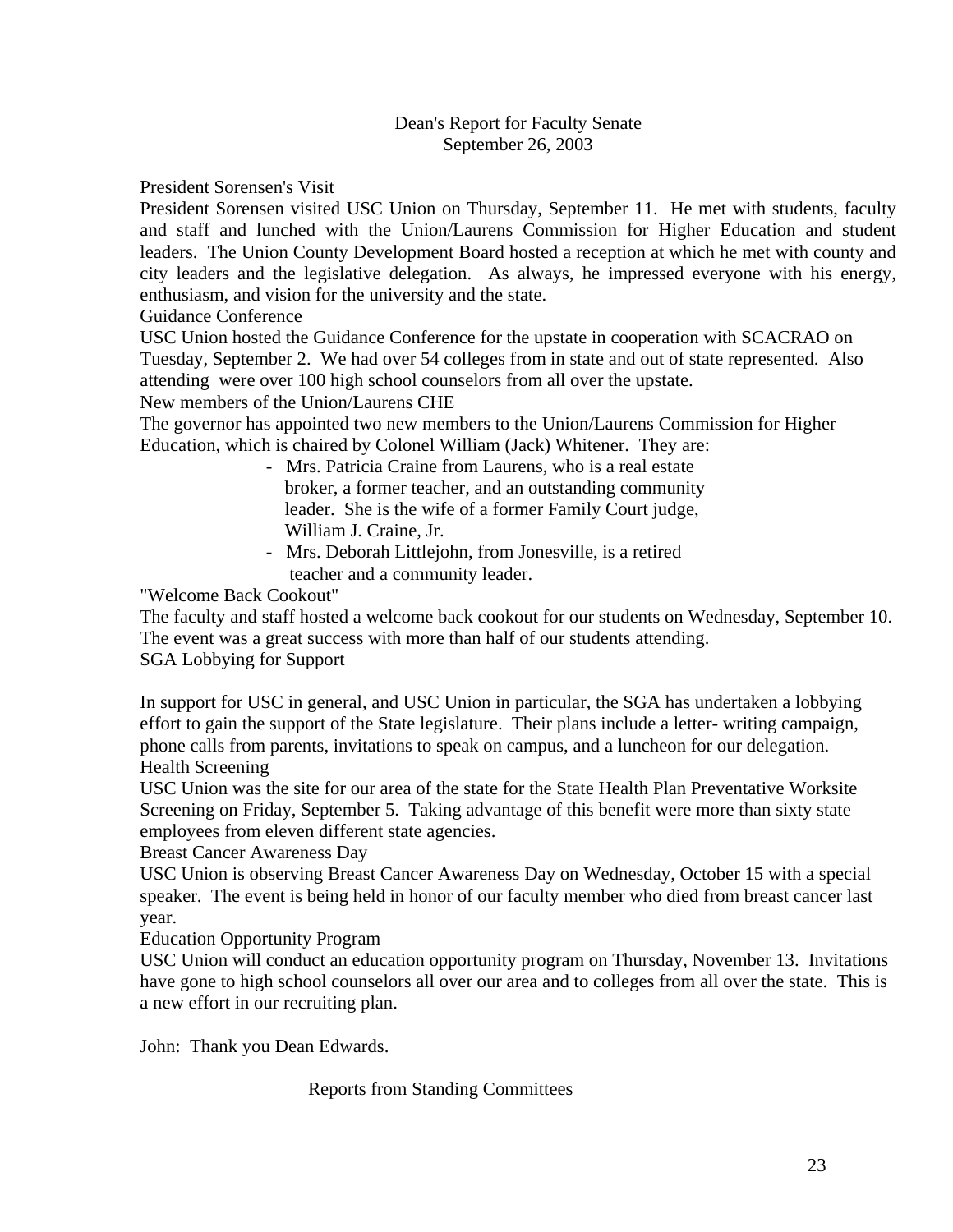Rights and Responsibilities – Professor Danny Faulkner Faulkner: We met and discussed our charges. We went to lunch. John: Thank you Professor Faulkner. That's better than being out to lunch.

Welfare Professor Fran Perry. University of South Carolina Regional Campuses Faculty Senate Friday, September 26, 2003 Report: Welfare Committee

The Welfare Committee met and discussed the following charges:

# • **Tenure and Promotion Workshop**

As a standing project of the welfare committee, the workshop will be held in May (date TBA) in Columbia and in cooperation with the Regional Campuses office. Panelists will be recruited from each of the campuses. Committee members will ask colleagues to share files as samples. Invitations will be sent to faculty of all regional campuses, encouraging candidates for third-year review, tenure and promotion to attend as well as tenure and promotion committee members.

# • **Salary Study**

Mary Cordray has requested salary data from USC and it will be available on or before the next RCFS meeting. The data will be compiled into a report that will compare regional campuses to each other and will consider this data in comparison to Columbia faculty salaries. In addition, the report will look at the data as it has been accumulated by the welfare committee over the past 3-4 years.

# • **Faculty Workload Survey**

The committee will take last year's survey (02-03) and compare it to similar national data. The committee will also compare the survey questions used by the national organization to the questions prepared by the welfare committee and consider revisions.

# • **Palmetto College Issues**

The committee will develop a list of faculty welfare issues related to implementation of Palmetto College and offer opinions to the steering committee on how these issues should be handled.

Submitted by Fran Gardner Perry, chair

In attendance: Fran Gardner Perry (chair), USC Lancaster Eric A. Hauser, USC Sumter Terrie Smith, USC Sumter Roberto Refinetti, USC Salkehatchie Linda Allman, Continuing Education Cynthia C. McMillan, USC Salkehatchie Nancy Hazam, USC Lancaster Jean Denman, USC Union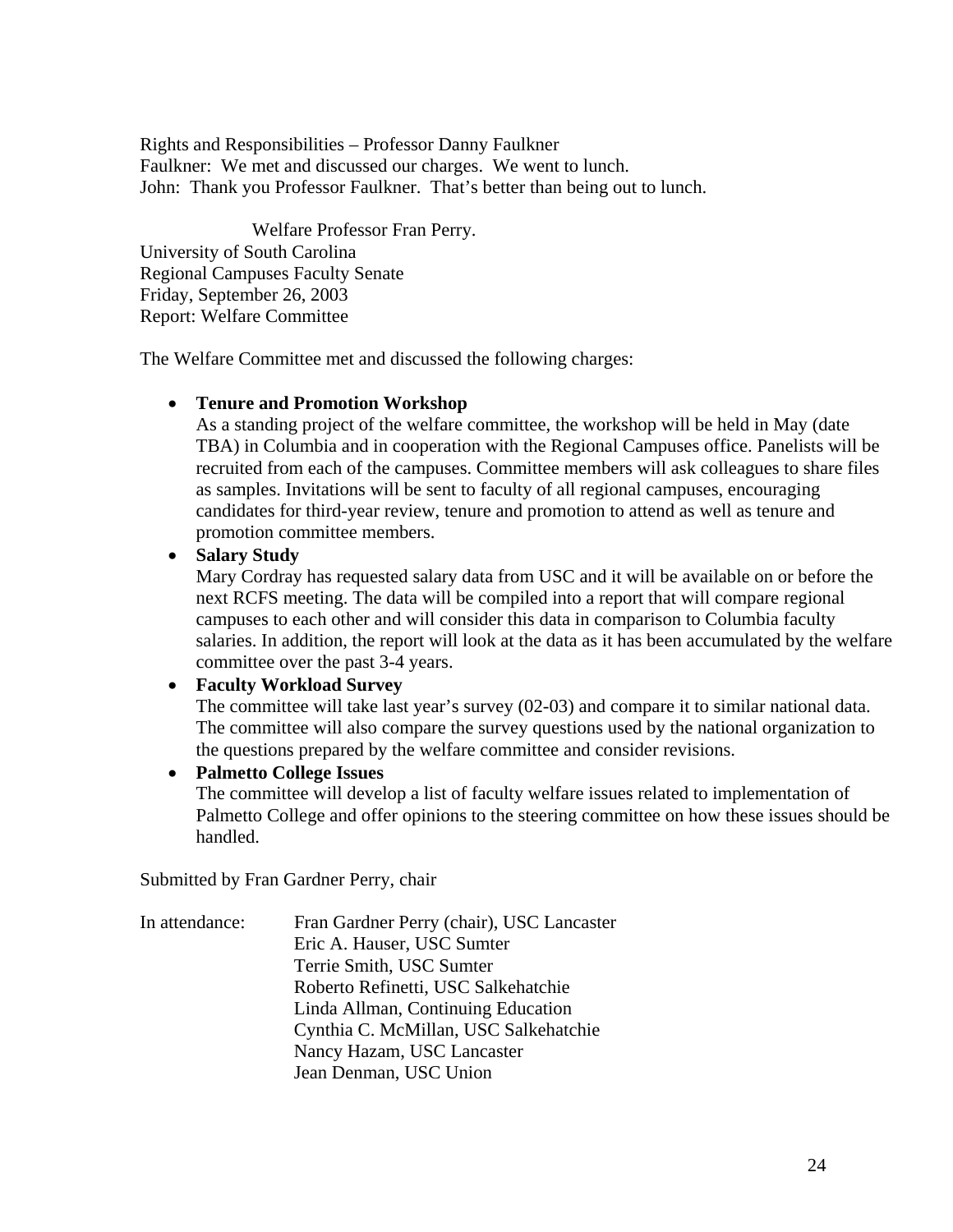A. Welfare - Professor Fran Perry

Perry: We met and discussed our charges and I would like to tell you about them. The Welfare Committee is looking at four charges this year. One is our annual tenure and promotion workshop which will, of course, be hosted again likely on the Columbia campus in cooperation with regional campuses. We're also looking at the salary study which we do every year. We are going to compare the study this year to three or four years of data that we've been collecting and to the Columbia salaries. We are looking again at the faculty workload survey that was done last year. We're not going to report the survey, but we would like to compare it to national data that has been collected by other bodies. We'd also like to do a comparison of the questionnaire that we used to a questionnaire that was used by the national body that we're going to study. I don't know who performed that study. We'll give you more information on that later. Our  $4<sup>th</sup>$  issue that we're going to look at relates to Palmetto College and may in fact, as we get into it, duplicate what System Affairs did last year to some degree. We want to look at faculty welfare issues related to the implementation of Palmetto College. Thank you.

John: Thank You, Professor Perry. System Affairs Professor Pearl Fernandes.

# Report from the System Affairs Committee of the Regional Campus Faculty Senate (9/26/03)

The System Affairs Committee discussed

- 1) Concerns regarding the ownership of the course curriculum for Palmetto College and the structure of the administrative channels of the Palmetto College.
- Other issues that have been discussed in the past that are continuing to be refined are
- 2) Technical support- where support personnel should be available at the broadcasting site during the delivery of the video courses for distance education on each campus.
- 3) Release time- faculty should have one course of release time to develop the distance education course prior to teaching the course.

4) Faculty choice- on whether to teach or not teach a course for Palmetto College. The committee has been charged with taking these issues back and in one month we will try to get a consensus on some of these issues.

B. System Affairs - Professor Pearl Fernandes

Fernandes: Systems Affairs Committee discussed concerns regarding ownership of course curriculum for Palmetto College and the structure of administrative channels of the Palmetto College. Other issues that we discussed in the past and are continuing to refine are tech support, release time, and faculty choice of whether to teach or not to teach a course at Palmetto College. The committee has also been charged with taking these issues back. Hopefully in one month we will try to get a consensus on these issues. Thank you.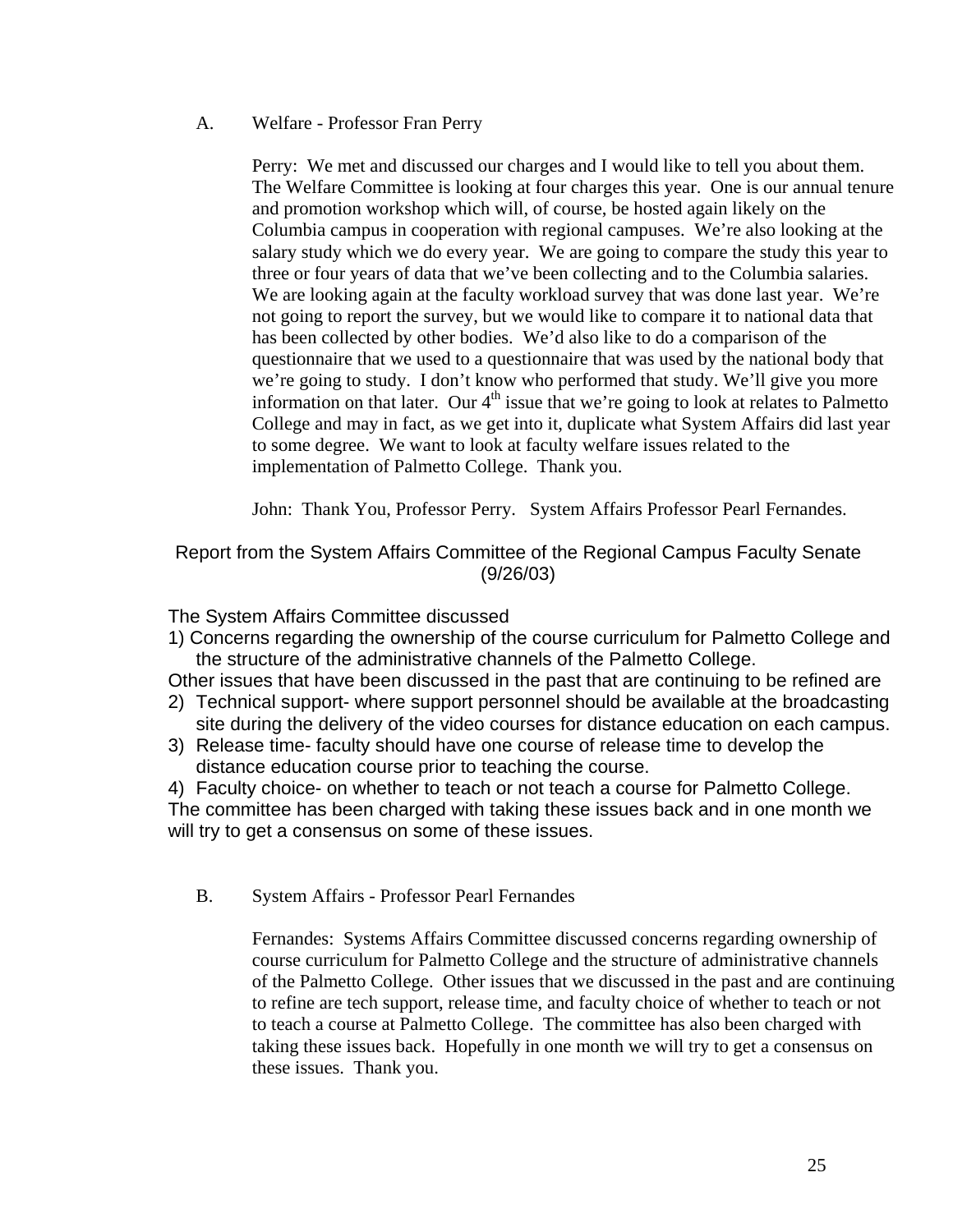John: Thank you, Professor Fernandes.

Executive Committee, Professor Peter Murphy.

V. Executive Committee - Professor Peter Murphy

## **RCFS EXECUTIVE COMMITTEE RETREAT**

August 15, 2003

The RCFS Executive Committee Retreat was convened by Senate Chair John Logue at 9:30 am in Room 518 of the Carolina Plaza.

Attending were: Dr. Chris Plyler, Vive Provost and Executive Dean of Regional Campuses and Continuing Education Dr. Carolyn West, Associate Vice Provost of Regional Campuses and Continuing Education Mary Cordray (Regional Campuses and Continuing Education) Nancy Washington (Libraries and Continuing Education) John Logue, (USC Sumter) Chair Lisa Rashley, (USC Lancaster) Vice Chair/Chair Elect Pete Murphy, (USC Union) Secretary (Member-at-Large, TBA) Fran Perry (USC Lancaster) Danny Faulkner (USC Lancaster) Jane Brewer (USC Salkahatchie) Gail Gibson (USC Salkhatchie)

Dr. Chris Plyler discussed President Sorenson's approval of the Palmetto College concept. He mentioned an increase in freshman admissions at USC-Columbia and the subsequent concern for housing. The issue of a possible merger of the Liberal Arts and Math-Science Colleges was mentioned. It was emphasized that self-promotion of activities, accomplishments, etc. on the regional campuses should be undertaken. Websites should be improved accordingly. Also, we should adopt the motto of doing "more with less" given the ongoing budget cuts. Also emphasized to the regional campuses was the need for increased productivity from tenured and tenure-track faculty regarding, for example, publications with refereed journals, grant research, etc. Reaching into the private sector for grants, etc. was also encouraged. There will be approximately \$112,000.00 distributed to each regional campus from lottery monies targeted primarily for improvement in distance learning this year. Some pilot courses related to the Palmetto College will begin this spring semester.

Dr. West noted that *Tenure and Promotion Guidelines* was passed by the Board of Trustees. Free flu shots will be available for members of the Family Fund, and they will be relatively inexpensive for non-members. These will begin October 1. ALEKS, a supplemental math tutoring program, will be introduced soon to math instructors. A discussion on last May's Tenure and Promotion Workshop revealed that participants hoped that it would be held each year. Dates for Executive meetings this academic year are: August 15, November 7, January 23, and April 2. The Regional Campus Senate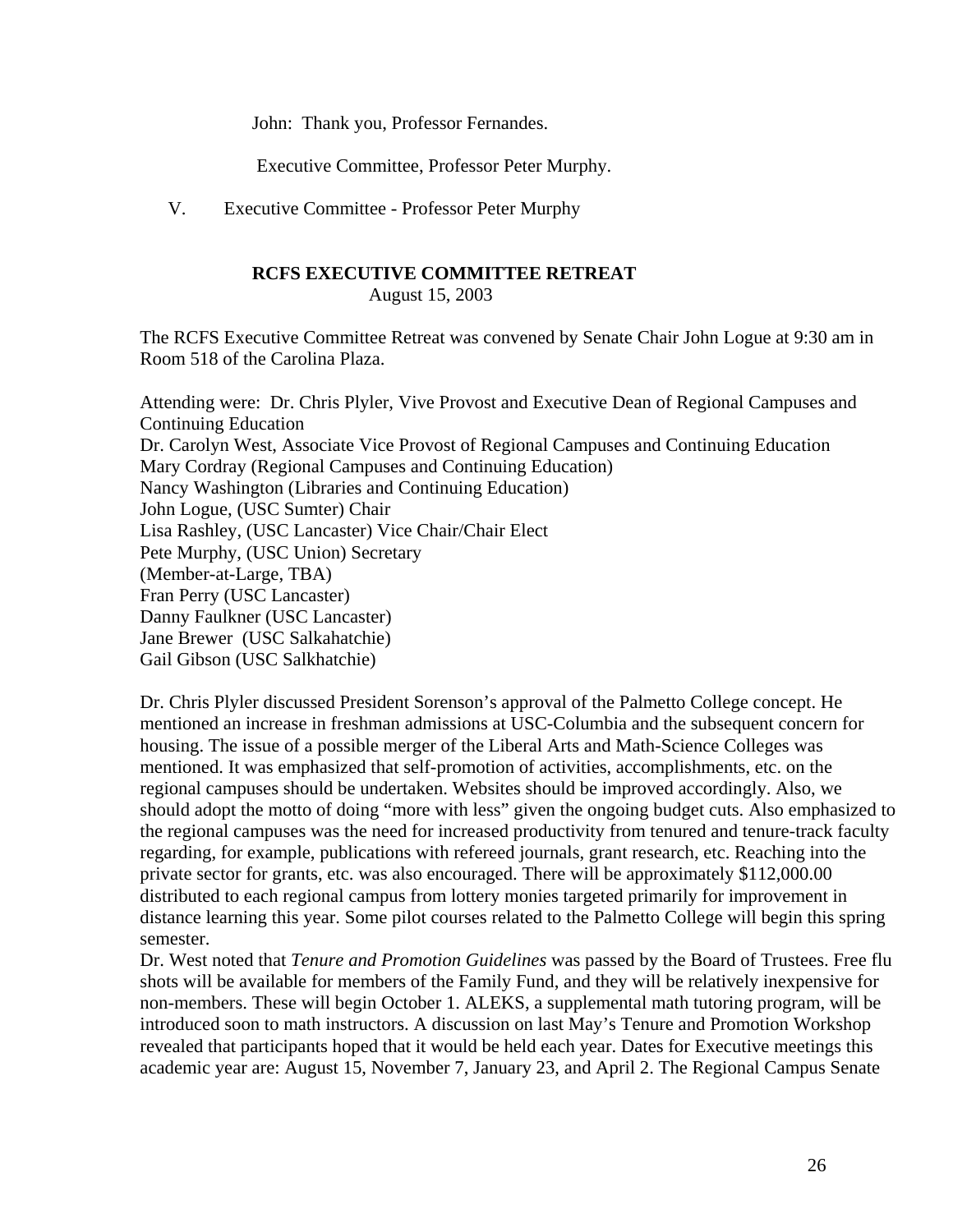meetings will meet on September 26, November 21, February 6, and April 16. Locations will be announced shortly.

> The Executive Committee has drafted a resolution to honor our former colleague, Professor Wayne Chilcote, which reads:

Whereas Professor Wayne Chilcote was long a distinguished member of the Regional Campuses Faculty Senate who served faithfully both as a member and as an officer of the Senate, and

Whereas Professor Chilcote served as an exemplary member of the faculty of USC Salkehatchie and liberally shared his expertise with the faculty of all campuses throughout the University, and

Whereas Professor Chilcote was a valued friend and inspiration to many of the members of this body, and

Whereas Professor Chilcote was magnanimous with his time and effort on behalf of the constituents he represented, and

Whereas Professor Chilcote was a champion of the mission and goals of the Regional Campuses and the greater University,

Therefore, be it resolved that the Regional Campuses Faculty Senate recognizes and applauds Professor Wayne Chilcote's many contributions and through this resolution wishes to acknowledge appreciation for is service and friendship.

All in favor, say Aye.

Senate: Aye.

John: Thank you, Professor Murphy. Reports on Special Committees, Committee on Libraries, Professor Eric Reisenhauer.

### VI. Reports from Special Committees

A. Committee on Libraries - Professor Eric Reisenhauer

No Report.

John: Committee on Curricula and Courses, Professor Robert Castleberry. Report to the Regional Campuses Faculty Senate September 26, 2003 Robert B. Castleberry Courses & Curriculum

Courses & Curriculum meet in May, on August  $14<sup>th</sup>$  and September  $12<sup>th</sup>$ .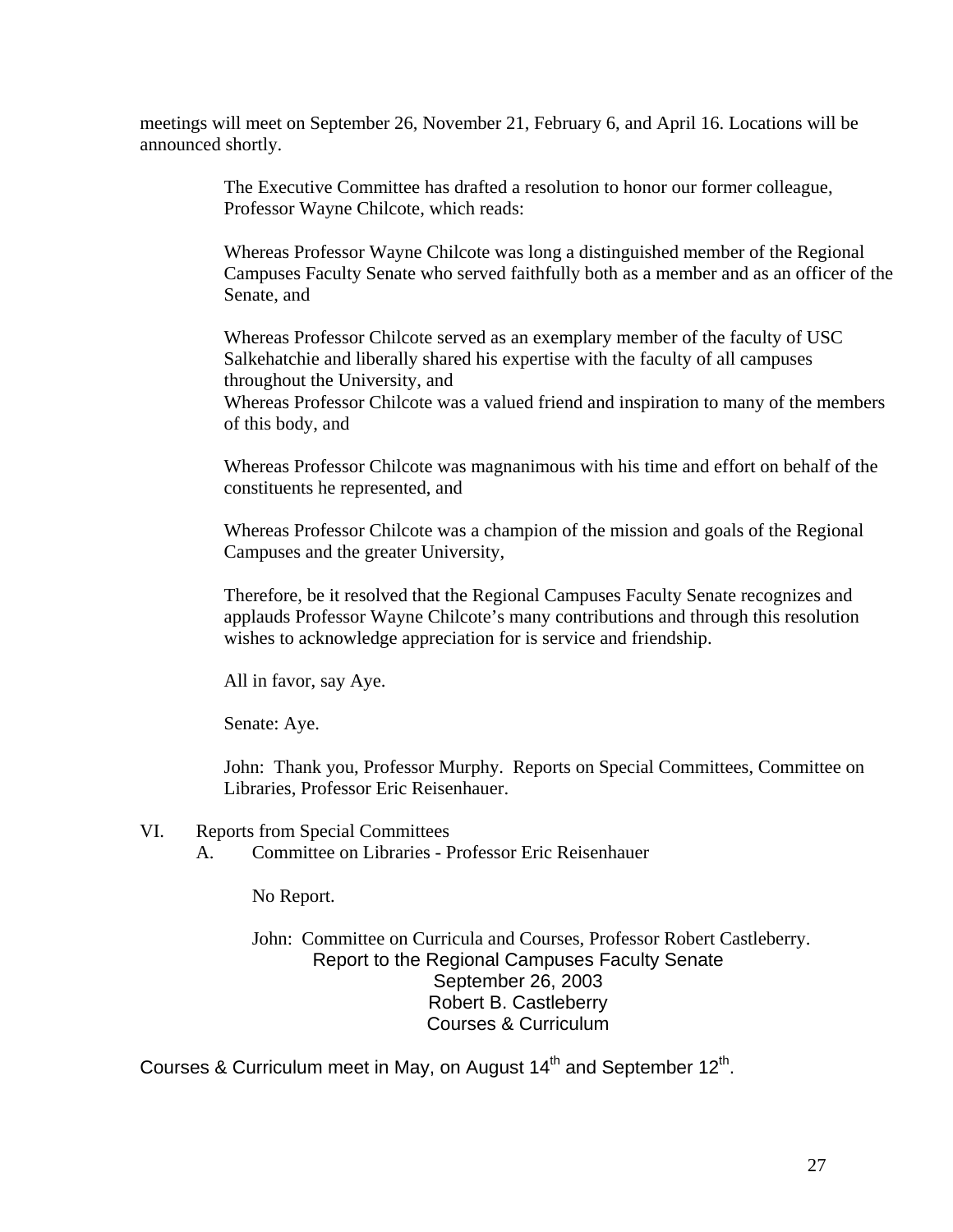A number of changes to PEDU, NURS and GINT (now POLI) courses were approved by committee.

Changes to the ENGL, FREN, and NURS curricula were approved.

Changes to the CHEM curriculum were not addressed by this committee since they dealt with changing admission requirements to upper level-courses.

This organization may wish to review how "transfer" requirements effect the students from the Regional Campuses changing to the Columbia Campus.

The Courses & Curricula Committee (C & C) meetings once a month to consider changes to the curricula of the various departments, schools and colleges of USC Columbia. Our recommendations are then sent to the Columbia Faculty Senate for final approval. You can see the results of that body's actions on the Senate Website.

When I get the agenda for the next C & C meeting, I will forward it with my own comments to various representatives to the Regional Campuses. I need and appreciate any feedback from these individuals (since this helps me determine my actions in committee). I do not report back to these representatives unless I think that there is something critical that may need their attention.

If you are foolish enough to want to be on my mailing list, please just send me an email (to rcastle@uscsumter.edu).

B. Committee on Curricula and Courses - Professor Robert Castleberry

Castleberry: Robert Castleberry actually being Robert Castleberry. Courses and Curricula have met in May, August  $14<sup>th</sup>$  and September  $12<sup>th</sup>$ . A number of changes to P.E. Courses and Nursing Courses and GINT have been approved by committee. Changes to English, French and Nursing curricula have been approved. Changes to the Chemistry curricula were not addressed by this committee since they dealt with changing admission requirements to upper level courses. What's going on there is that Chemistry is saying to make progress into upper level courses, you must meet certain standards and people transferring into the college must meet a higher standard than students who started off in the program. It may be worth this group's time and attention to see exactly how regional campus students fit into that. I did not address it in committee because we ended up not having to deal with it, but it seemed to me to be something was worth looking into. I want to also clarify exactly what is going on with Courses and Curricula. We meet once a month, and what happens is that any changes to courses or curricula on the Columbia campus goes through this body. I, as your representative, will be getting an agenda for that. I will then send that agenda with any of my comments to various representatives which essentially covers all the campuses. I have asked for feedback on those items from those individuals so that I can consider those suggestions as I make my decisions or represent the campuses. Once the committee itself has made a decision, it then goes to the Columbia Faculty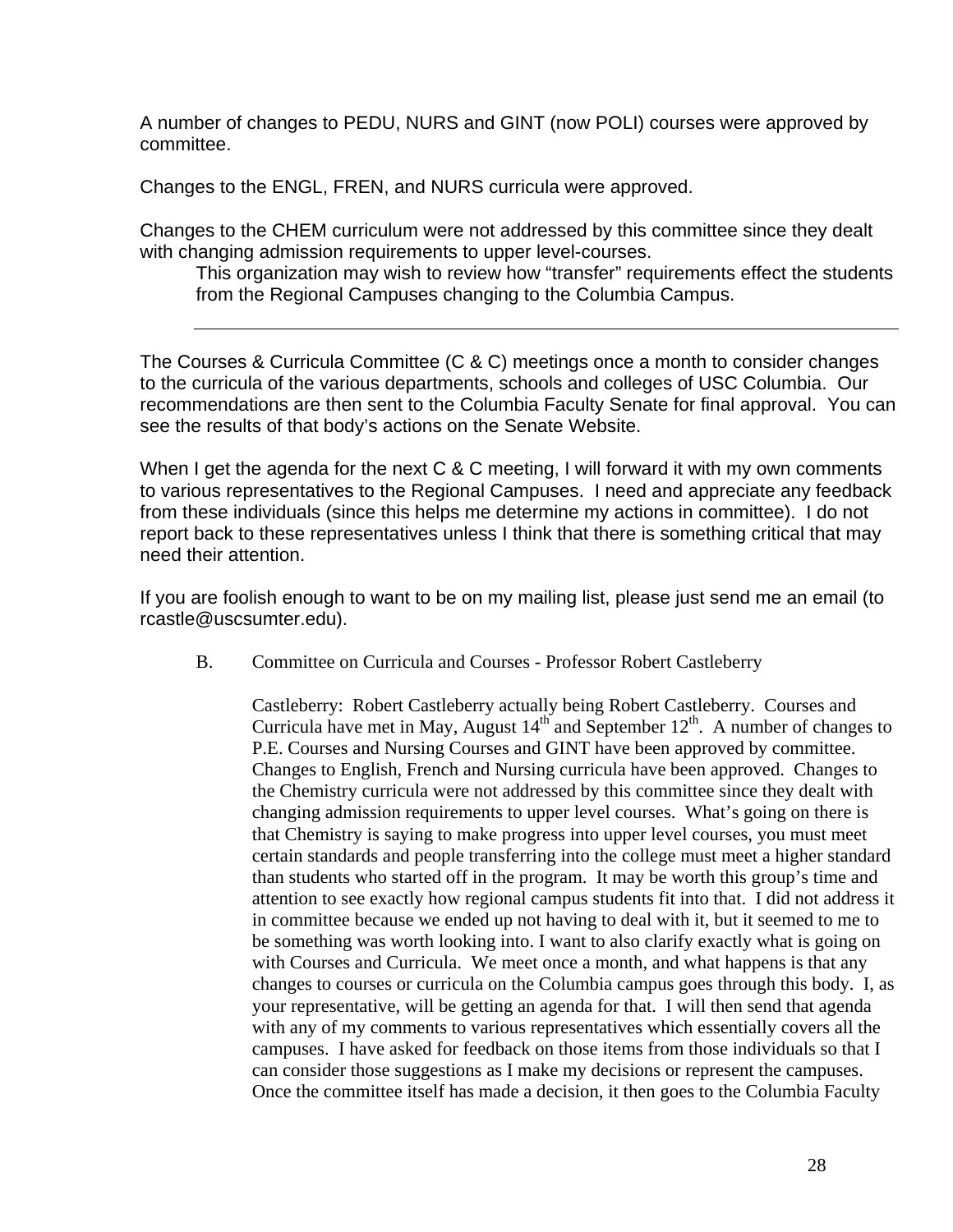Senate and we are sort of out of it at that point. I do not report back to the individual campuses at that point because it is going to be part of the agenda for the Columbia Senate. If anyone is interested, they can look that up off of the web. However, if you are foolish enough to want to be on my mailing list, please email me at [rcastle@uscsumter.edu](mailto:rcastle@uscsumter.edu) and I will send you the agenda I get, but I wouldn't recommend it.

John: Thank you, Professor Castleberry. Committee on Faculty Welfare, Professor Linda Allman. Faculty-Board of Trustees Liaison Committee, Professor John Logue.

C. Committee on Faculty Welfare - Professor Linda Allman

No Report.

D. Faculty-Board of Trustees Liaison Committee – Professor John Logue

John: That committee has met three times since this body has last met. On June  $6<sup>th</sup>$ 2003, the committee went into executive session to hear a number of personnel matters which included a number of honorary titles, tenure and promotion recommendations from the four-year campuses, Columbia and the regional campuses, and several appointments with tenure. During the regular session the committee endorsed the following recommendations: a name change for the Department of Government and International Studies to the College of Liberal Arts; a name change for the Department of Health Services, Policy and Management to the Norman J. Arnold School of Public Health; revision to the USC Columbia Faculty Manual; and, the revision to the USC Spartanburg Missions Statement. We had hoped at that point that the changes to the regional campuses faculty manual regarding tenure and promotion would be covered, but that did not come up in that session. On June  $26<sup>th</sup>$ there was a brief meeting to consider revisions to the faculty manual on the three campuses, USC Aiken, USC Spartanburg, and the regional campuses. At that meeting the changes to our tenure and promotion criteria was endorsed by the committee and passed on to the full board later. The body may also be interested in one of the revisions of the USC Aiken faculty manual regarding post tenure review. In a section of their manual entitled, "Reward for Maintaining Professional Performance at Rank," it stipulated that if the candidate receives a positive decision from the chancellor, the faculty member would be eligible to receive an increase of base salary equal to  $2/3<sup>rd</sup>$  the amount currently awarded for promotion to that rank. The associate professors would be eligible of one half the step promotion increase associated with their specific rank. I think that is higher than what the Columbia campus has for a potential for their raises. The most recent meeting of the board was held September  $19<sup>th</sup>$ . It was a regular scheduled meeting. The committee also went into executive session at that meeting to endorse a number of honorary degrees and a number of honorary faculty titles. There was also a recommendation during that session for tenure and transfer of academic appointment with tenure and title at USC Spartanburg and also an appointment with tenure at USC Beaufort. During open session of this meeting several changes to names of programs and other centers were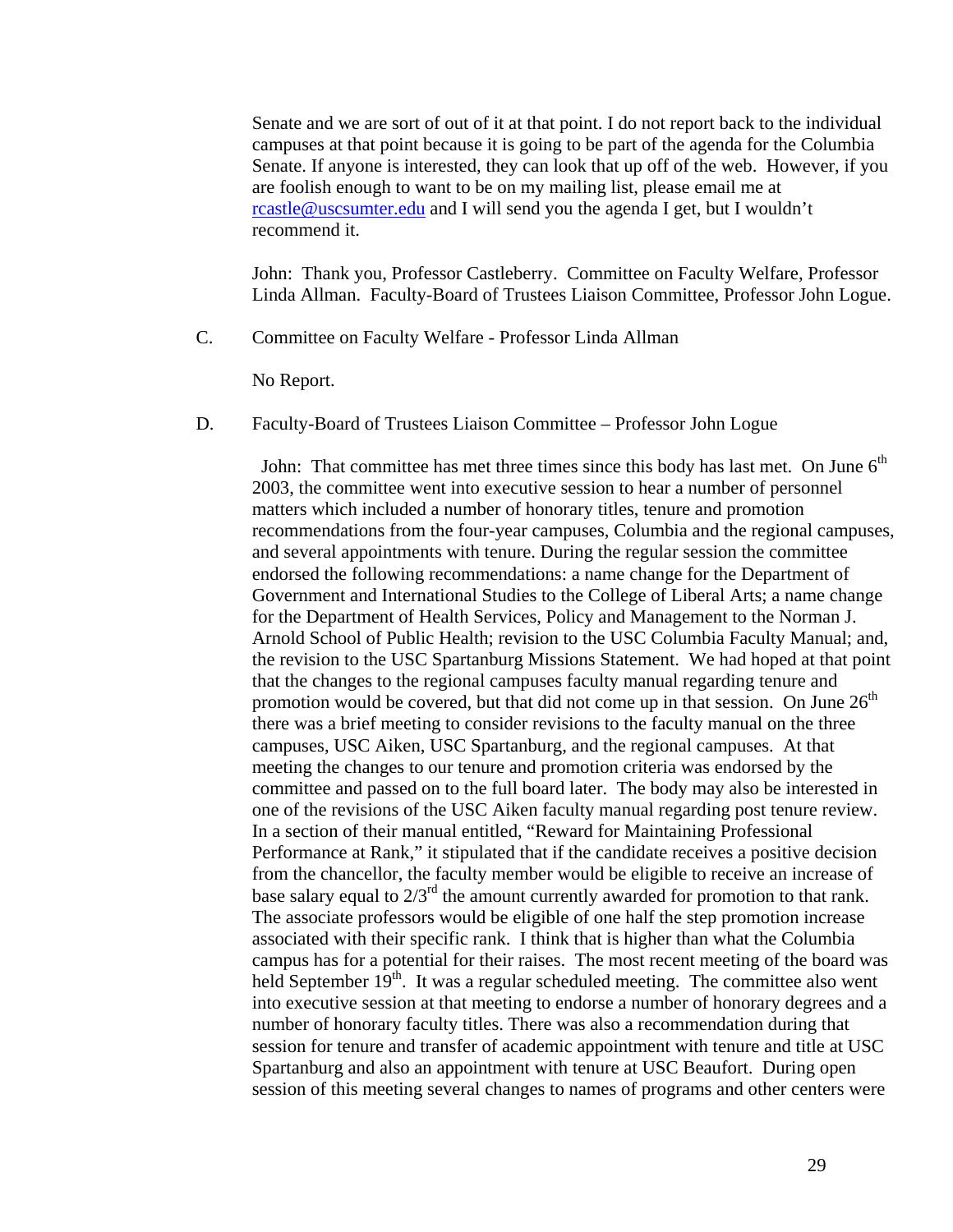recommended. USC Salkehatchie was among those seeking change. Their request to change the name of their leadership center to USC Salkehatchie Leadership Institute was approved. A Bachelor of Arts and Music Education degree from USC Aiken was endorsed. The Palmetto College concept was introduced to the committee, and I should note that the President introduced this to begin with in very positive terms, followed by the Provost who made comments and then the Vice-Provost followed up. There were a couple of questions and a generally favorable reception by that particular board. Finally, the Provost provided an updated spreadsheet of listing programs that the University had terminated or otherwise eliminated.

- Unknown: Was Government and International Studies changed to Political Science? John: Yes, it should have been Political Science. What did I say, Liberal Arts? That would be liberal wouldn't it? Research and Productive Scholarship, Professor Todd Scarlett.
- E. Research and Productive Scholarship Committee Professor Todd Scarlett Scarlett: We haven't met.

John: Any other committees?

- Conflict of Interest Committee Professor Bowden.
- F. Other Committees
- 1. 1. Conflict of Interest Committee Professor Dave Bowden Bowden: We haven't met either.
	- 2. Grievance Committee Chair John: The Grievance Committee met today. Professor Bisoff gave me a name of the participants and the fact that he had been elected Chair of that committee for the year. The Regional Campuses Academic Advisory Council will be November the  $7<sup>th</sup>$  of this year and March the  $12<sup>th</sup>$  of 2004.
	- 3. Regional Campuses Academic Advisory Council Professor John Logue

VII.Unfinished Business John: Any unfinished business?

No Response.

VIII.New Business John: Any new business?

No Response.

IX.Announcements John: Under announcements, I would like to announce the meetings for the remainder of the academic year. As Dr. Catalano announced USC Lancaster will host the meeting on April  $16<sup>th</sup>$ . USC Sumter will host the meeting coming up soon, the November  $21<sup>st</sup>$  meeting and the February 6<sup>th</sup> meeting will be on the Columbia again. The Executive Committee meeting will be on November  $7<sup>th</sup>$ , January  $21<sup>st</sup>$  and April  $2<sup>nd</sup>$ . Do we have any other announcements?

Senator: I would like to announce that there is a very dramatic and interesting display of World War I poster in the McKissick Museum. I think that anybody who has any interest in either